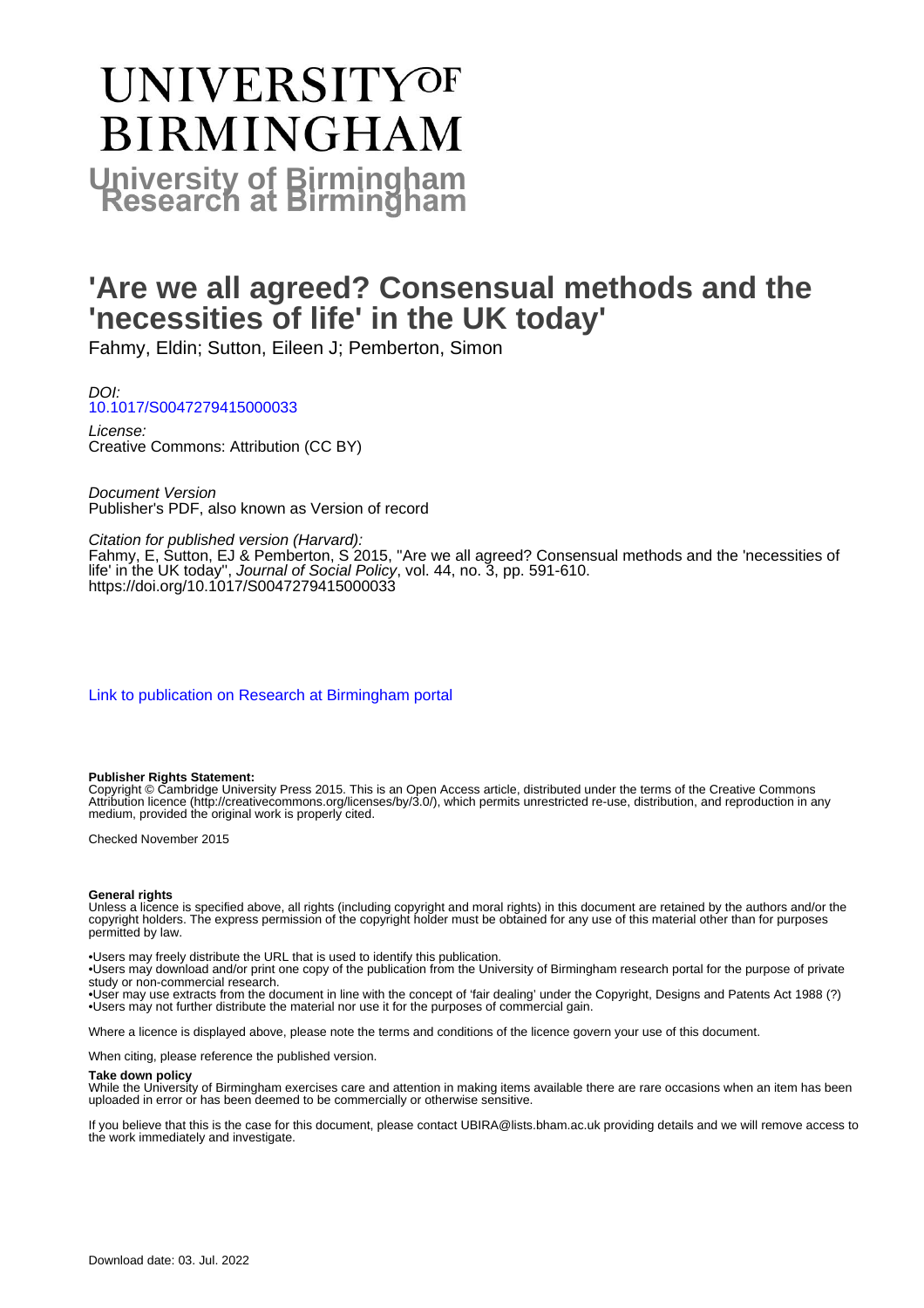### **Journal of Social Policy**

http://journals.cambridge.org/JSP

Additional services for *Journal of Social Policy:*

Email alerts: Click here Subscriptions: Click here Commercial reprints: Click here Terms of use : Click here



### **Are We All Agreed? Consensual Methods and the 'Necessities of Life' in the UK Today**

ELDIN FAHMY, EILEEN SUTTON and SIMON PEMBERTON

Journal of Social Policy / Volume 44 / Issue 03 / July 2015, pp 591 - 610 DOI: 10.1017/S0047279415000033, Published online: 20 February 2015

**Link to this article:** http://journals.cambridge.org/abstract\_S0047279415000033

#### **How to cite this article:**

ELDIN FAHMY, EILEEN SUTTON and SIMON PEMBERTON (2015). Are We All Agreed? Consensual Methods and the 'Necessities of Life' in the UK Today. Journal of Social Policy, 44, pp 591-610 doi:10.1017/S0047279415000033

**Request Permissions :** Click here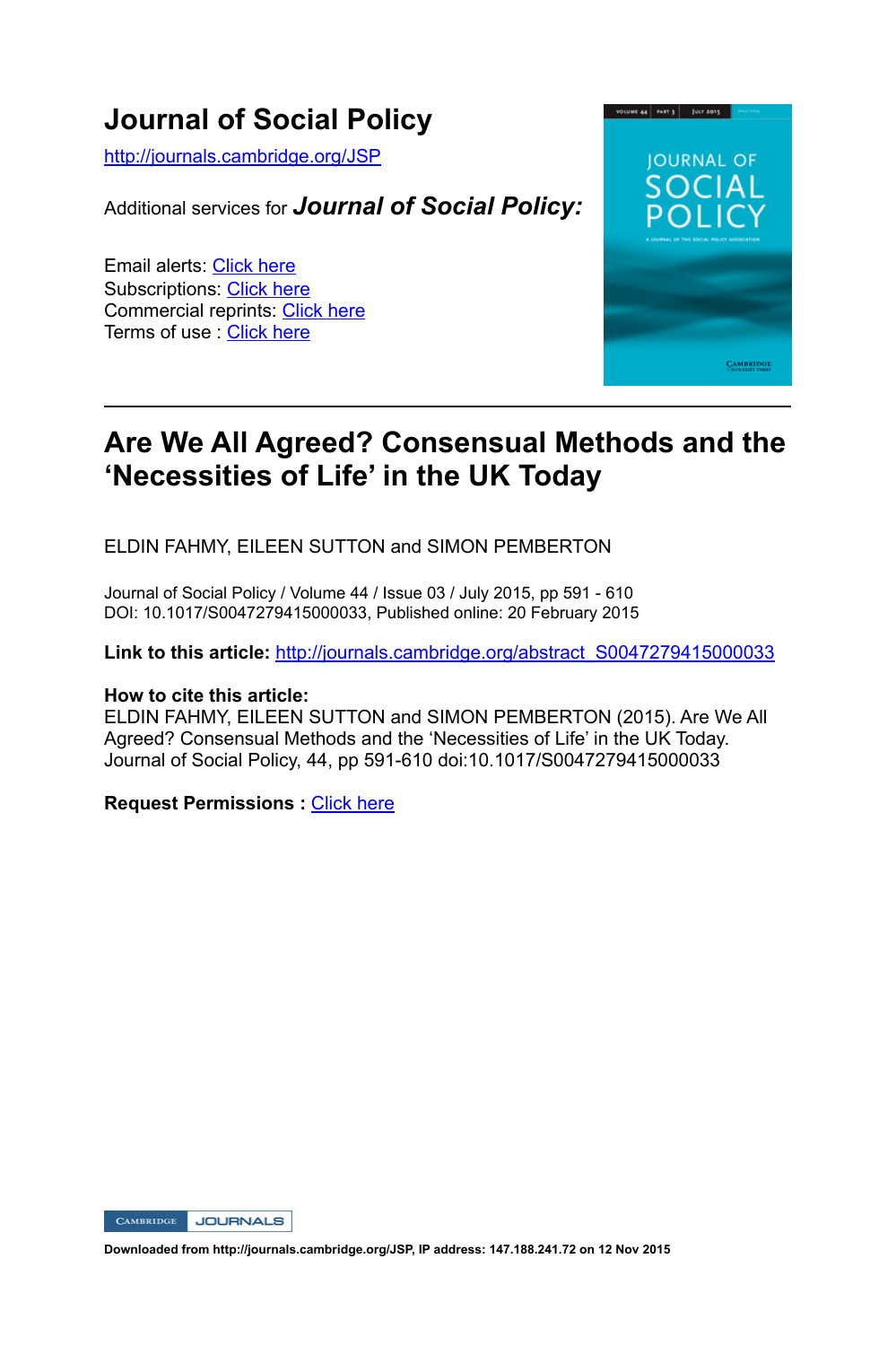Jnl Soc. Pol. (2015), 44, 3, 591–610 © Cambridge University Press 2015. This is an Open Access article, distributed under the terms of the Creative Commons Attribution licence (http://creativecommons.org/licenses/by/3.0/), which permits unrestricted re-use, distribution, and reproduction in any medium, provided the original work is properly cited.

doi[:10.1017/S0047279415000033](http://dx.doi.org/10.1017/S0047279415000033)

## Are We All Agreed? Consensual Methods and the 'Necessities of Life' in the UK Today

#### **ELD IN FAHMY∗, EILEEN SUTTON∗∗ and SIMON PEMBERTON∗∗∗**

<sup>∗</sup>*School for Policy, University of Bristol email: [Eldin.Fahmy@bristol.ac.uk](mailto:Eldin.Fahmy@bristol.ac.uk)* ∗∗*School of Oral and Dental Sciences, University of Bristol email: [e.sutton@bristol.ac.uk](mailto:e.sutton@bristol.ac.uk)* ∗∗∗*School of Social Policy, University of Birmingham email: [s.pemberton.1@bham.ac.uk](mailto:s.pemberton.1@bham.ac.uk)*

#### **Abstract**

In recent decades, consensual approaches to poverty measurement have been widely adopted in large-scale survey research both in the UK and internationally. However, while ascertaining the extent of public agreement on the 'necessities of life' has been central to this approach, long-standing critiques have questioned the nature of public consensus on poverty derived using survey methods. By drawing on new primary research preparatory to the *2012 UK Poverty and Social Exclusion Survey*, we consider the contribution of qualitative methods in understanding public views on necessities and discuss their implications for survey-based poverty measurement. Our findings raise some important conceptual and measurement issues for consensual poverty measures within large-scale social surveys. Firstly, our research suggests that public understandings of the term 'necessity' are diverse and may not always be consistent with researchers' interpretations or with wider usage of this term within consensual poverty measurement. Secondly, a better understanding of the considerations which inform survey respondents' deliberations is needed. Thirdly, our findings have important implications for how we should interpret the concept of 'consensus' within the context of consensual poverty surveys, and emphasise the need for the application of more deliberative methods in determining public views on the 'necessities of life'.

#### **Introduction**

Consensual approaches to poverty measurement reflect widely held concerns about the validity of 'expert' judgement as a basis for determining poverty status and have resulted in the development of a range of more participatory approaches to ascertaining minimally adequate household budgets (Bradshaw *et al*., [2008](#page-19-0)), incomes (Goedhart *et al*., [1977](#page-20-0); Hagenaars and Van Praag, [1985](#page-20-0)) and living standards (e.g., Mack and Lansley, [1985](#page-20-0); Gordon and Pantazis, [1997](#page-20-0); Gordon *et al.*, [2001](#page-20-0)). Determining the items and activities viewed by the public as constituting 'necessities of life' for all households in contemporary society has been at the core of consensual poverty measurement and is our main focus here.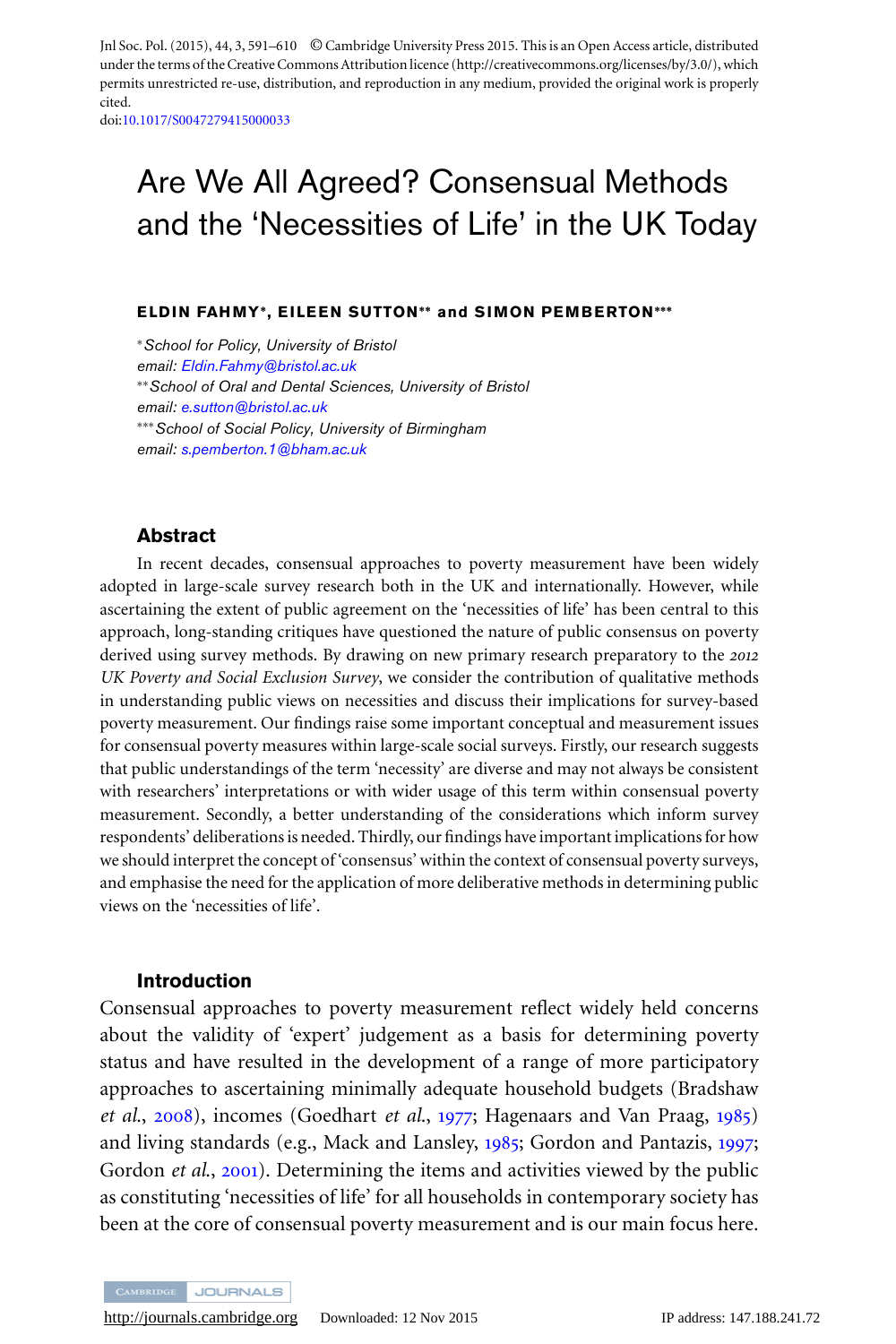This approach purports to extend and develop Townsend's relative deprivation theory in which poverty, arising from insufficient resources, is understood as an enforced inability to participate in lifestyles and activities which are customary or widely approved in contemporary society (e.g., Townsend, [1979](#page-21-0), [1987](#page-21-0)). In particular, a consensual methodology is proposed to ascertain public perceptions of what actually constitutes minimally acceptable living standards and, on this basis, to inform the survey measurement of social and material deprivation.

This methodology therefore seeks to address earlier criticisms of 'expert' judgements on the items and activities needed to achieve minimally acceptable living standards by measuring deprivation relative to prevailing public perceptions of these standards. This methodology has been widely adopted in recent decades, both in the UK and elsewhere, in order to better understand the extent and social distribution of poverty vulnerability. Nevertheless, as Walker ([1987](#page-21-0)) has long argued, the nature of the 'consensus' generated using consensual survey methods is not currently well understood, and existing evidence derived using these methods reveals relatively little about the nature of public understandings of 'necessities' and the considerations that guide public deliberations on specific items and activities. Indeed, although Walker was responding to the ground-breaking work of Mack and Lansley ([1985](#page-20-0)) more than a quarter of a century ago, surprisingly little has changed in the intervening period. Existing work in this area using survey and qualitative methods has focused heavily upon the outcomes of deliberation (i.e., lists of necessities items), largely at the expense of engaging with the content of the deliberative process itself which might facilitate better understanding of the nature of the 'consensus' reached. In this paper, we therefore reflect upon the applications of qualitative methods in advancing consensual approaches to poverty measurement in Britain today in order to begin to address this gap in knowledge. We begin by discussing the implementation of consensual poverty measures as operationalised within the UK 'breadline' surveys, and review existing qualitative evidence on public understandings of what constitutes minimally acceptable living standards. On the basis of qualitative development work preparatory to the *2012 UK Poverty and Social Exclusion Survey* (2012 PSE-UK), we then outline some key conceptual and measurement issues in determining the 'necessities of life' and consider their wider implications for survey-based consensual poverty measurement.

#### **Survey evidence on poverty and the necessities of life**

In recent decades, consensual approaches to poverty measurement have been widely adopted in large-scale survey research both in the UK and internationally. This approach was pioneered in the UK in the 'breadline' series of poverty surveys as originally implemented in the *1983 Poor Britain* survey (Mack and Lansley, [1985](#page-20-0)) and developed and refined in subsequent surveys in Britain (Gordon and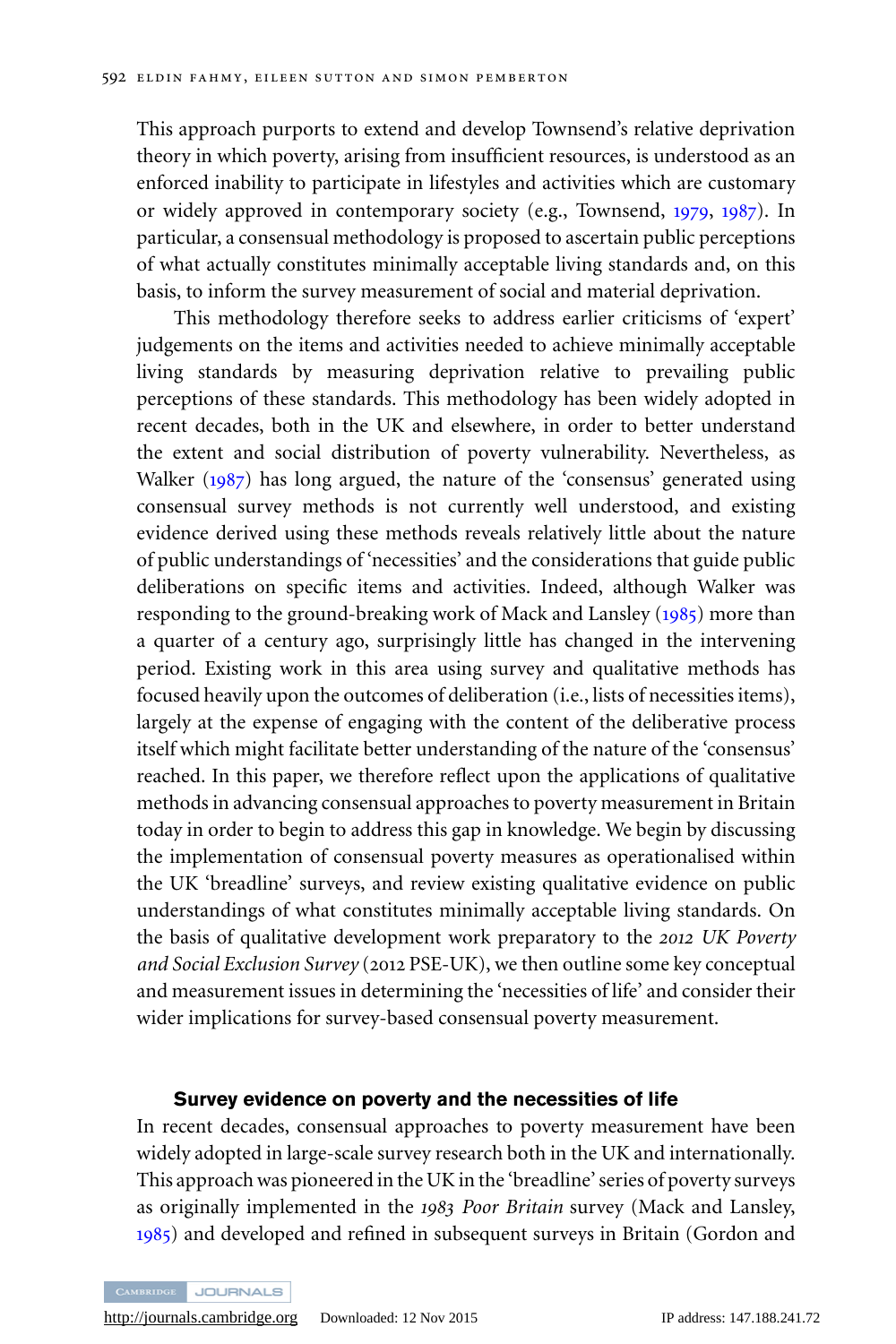Pantazis, [1997](#page-20-0); Gordon *et al*., [2001](#page-20-0)) and Northern Ireland (Hillyard *et al*., [2003](#page-20-0)). It is also the approach taken to poverty measurement in the 2012 PSE-UK survey. In recent years, this approach has also been more widely adopted internationally in order to better measure living standards and social and material deprivation. This includes across the European Union as a whole (Guio *et al*., [2012](#page-20-0)) and in Sweden (Hallerod, [1995](#page-20-0), [1998](#page-20-0)), Finland (Kangas and Ritakallio, [1998](#page-20-0)), Ireland (Nolan and Whelan, [1996](#page-21-0); Layte *et al*., [1999](#page-20-0)), Belgium (van den Bosch, [1998](#page-21-0)), and The Netherlands (Muffels, [1993](#page-21-0)). The approach is also increasingly widely applied further afield in both high-income countries such as Australia (Saunders, [2011](#page-21-0); Saunders and Wong, [2011](#page-21-0)), Japan (Abe, [2010](#page-19-0)), Russia (Tchernina, [1996](#page-21-0)), New Zealand (Perry, [2009](#page-21-0)), and in middle- and low-income countries including Bangladesh (Ahmed, [2007](#page-19-0)), South Africa (Wright, [2011](#page-21-0)) and Vietnam (Davies and Smith, [1998](#page-19-0)). Although the primary research on which this paper is based focuses on the application of the consensual poverty methods in the UK, we believe that the issues it raises have much wider relevance for international poverty-research practice.

Conceptually, the consensual approach has its roots in Townsend's relative deprivation theory of poverty (e.g., Townsend, [1979](#page-21-0), [1987](#page-21-0)). From this perspective, poverty is viewed as an insufficient command of resources over time resulting in an inability to fulfil needs (i.e. deprivation). Crucially, needs are here understood as socially determined and relative to prevailing normative standards. However, in response to long-standing critiques of the limitations of expert judgement in determining the 'necessities of life', social survey methods have since the *1983 Poor Britain* study (Mack and Lansley, [1985](#page-20-0)) been used to ascertain the public's views on what constitutes contemporary necessities. These public judgements have been incorporated into the subsequent survey measurement of the extent of deprivation of contemporary necessities.

The most recent operationalisation of this approach is the *2012 UK Poverty and Social Exclusion Survey* (2012 PSE-UK) although the same measurement approach was used in Britain in 1999 (see Gordon *et al.*, [2001](#page-20-0)) and in Northern Ireland in 2002/03 (see Hillyard et al., [2003](#page-20-0)), subject to some changes in specific necessities items and their wording arising from the qualitative development work reported here. In the 2012 PSE-UK study, a module on public perceptions of necessities was included in the *Summer 2012 ONS Opinions Survey* in Britain, and in the *June 2012 NISRA Omnibus Survey* in Northern Ireland (Gordon, [2012](#page-20-0)). Based upon stratified random sampling methods, representative samples of the UK public were asked to determine those items and activities*'which all adults should be able to afford and which they should not have to do without'* (Gordon, [2012](#page-20-0)). Using sort card methods, respondents were invited to sort items and activities considered 'necessary' and those considered 'desirable but not necessary'. In consensual approaches to poverty measurement, a public 'consensus' on the necessities of life is then said to exist where, on the basis of a representative sample survey design,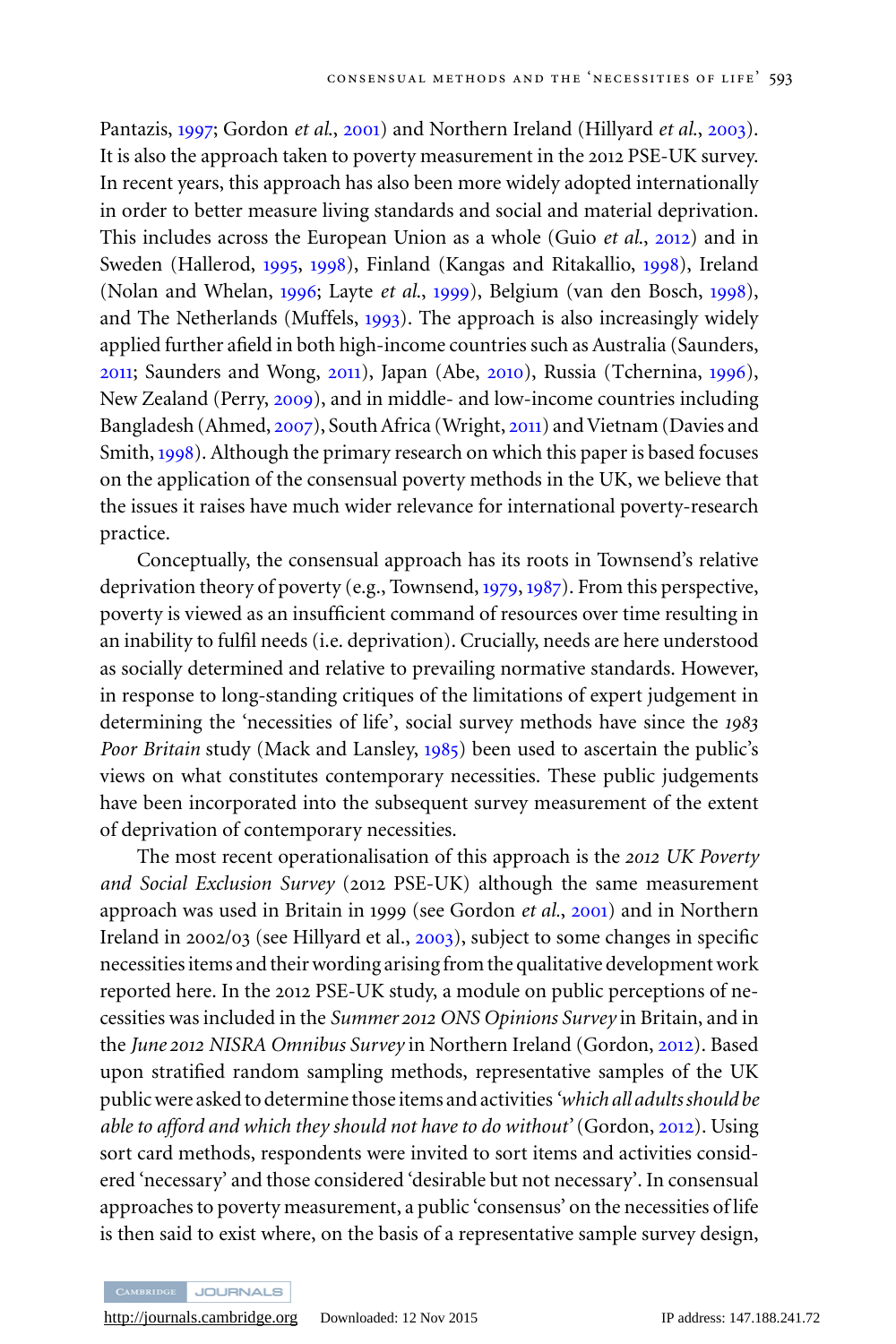a simple majority of respondents agree that specified items and activities are 'necessities' as defined above *and* that there are no significant social differences in respondents' perceptions of these items, i.e. that this consensus exists across social groups. The subset of items and activities meeting these criteria can then be used to establish how many households lack these items because they cannot afford them and, subsequently, to derive a consensual deprivation index on this basis.

If, as is now widely accepted, poverty should be conceptualised and measured relative to prevailing normative standards, then there is much to recommend approaches which solicit public views on the 'necessities of life' and incorporate these within poverty measurement. However, as we shall see, the extent and nature of public consensus on the meaning of poverty is far from clear. In particular, there are significant technical and conceptual issues in interpreting the nature of public consensus derived using this approach. In the remainder of this paper, we will consider how qualitative evidence can inform understanding of public views on the nature and extent of consensus on the items and activities which constitute the necessities of life in the UK today.

#### **Consensus by coincidence?**

While the theoretical rationale for the consensual approach is now wellestablished, ascertaining public attitudes towards the contemporary necessities of life is considerably less straightforward than might at first appear. Although the contention, that widespread public consensus exists on the items and activities needed to avoid poverty in our society today, has been central to the consensual approach, the nature and meaning of 'consensus' here is currently not well understood. Critics of the consensual approach have raised various concerns about the nature of the 'consensus' achieved in sample surveys of perceptions of necessities, for example by highlighting the conceptual and methodological difficulties in establishing a 'valid' consensus on the basis of individualised survey responses. As Walker ([1987](#page-21-0)) has argued, existing evidence derived using these methods reveals relatively little about the nature of public understandings of 'necessities' and the considerations that guide public deliberations on specific items. Moreover, as this author notes, respondents in surveys on this topic are 'asked to provide immediate responses to tightly worded questions about complex and sensitive issues to which few of them will previously have given much thought' (Walker, [1987](#page-21-0): 213–214). Related to this prescient observation, Walker goes on to argue that survey evidence on public perceptions of necessities provides no information on the stability of respondents' views – for example, in the light of empirical evidence on the extent of deprivation, or in the face of wider public discussion of these issues.

As Walker ([1987](#page-21-0)) notes, survey methods tell us little or nothing about the evaluative criteria respondents employ in determining whether specific items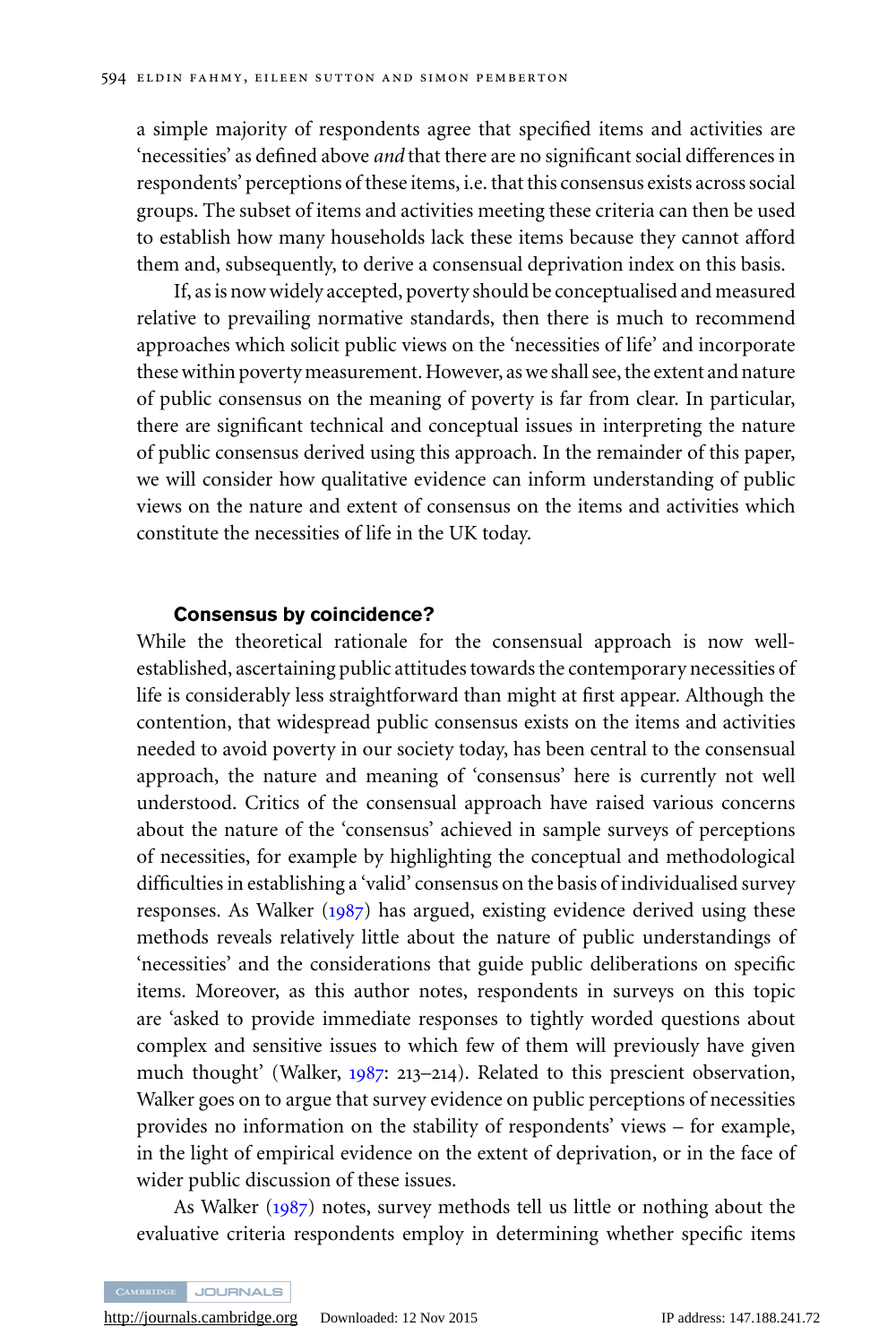are 'necessary', or indeed whether the concept of 'necessity' is itself equated by respondents with those items which 'no-one should have to do without' as generally intended by researchers adopting consensual approaches. Walker's observations ([1987](#page-21-0): 219, 221) led him to describe the consensual approach as originally operationalised by Mack and Lansley ([1985](#page-20-0)) as representing 'consensus by coincidence', and to conclude that their own consensual survey methods:

are unable to say anything about the criteria which people employ in judging whether or not items are 'necessary' nor, indeed, whether respondents felt equally strongly about each of the items assessed. Is the concept of 'necessary' really juxtaposed in people's minds with the notion 'should not have to do without' (which would seem to postulate some form of intervention) as the Mack and Lansley question implies? What reference groups do people use? How far are judgements grounded in experience or hearsay? How stable are people's responses in the light of information about living standards and on hearing the views of others?

Although these fundamental issues were first raised more than a quarter of a century ago, they remain pressing questions in evaluating the adequacy of existing approaches to consensual poverty measurement and in interpreting subsequent results.

While consensual poverty surveys in Britain in 1999 and 2012 demonstrate a relatively high degree of social homogeneity in public perceptions of necessities (e.g., Pantazis *et al.*, [2006](#page-21-0); Mack *et al.,* [2013](#page-20-0); though see also McKay, [2004](#page-20-0)), it is clear that the meaning of poverty itself varies widely among the general public (see 'Qualitative evidence on poverty and the necessities of life' below). In addition, as McKay ([2004](#page-20-0)) argues on the basis of analysis of the 1999 Poverty and Social Exclusion Survey of Britain (Gordon *et al.*, [2002](#page-20-0)) dataset, there is substantial variation between individual respondents in their assessments of items and activities. Existing survey work in this area typically defines 'consensus' operationally in terms of majority support *and* between-group agreement on the items and activities which no-one should have to go without. However, regardless of the extent of between-group effects relating to socio-economic or demographic distinctions, the degree of inter-rater agreement on necessities is quite low, suggesting that individual respondents classify quite different sets of items and activities as 'necessities'. Thus, the relative absence of social differences in evaluations of specific items may not necessarily imply widespread public agreement on the set of items and activities which all households should be able to afford.

Nevertheless, the sources of inter-personal variation in perceptions of necessities have been subject to little scrutiny. Here we argue that qualitative evidence can make an important contribution in advancing understanding of these issues. Our findings suggest that public understandings of the term 'necessity' are diverse and may not always be consistent with researchers' interpretations, or with current usage in survey-based measurement. These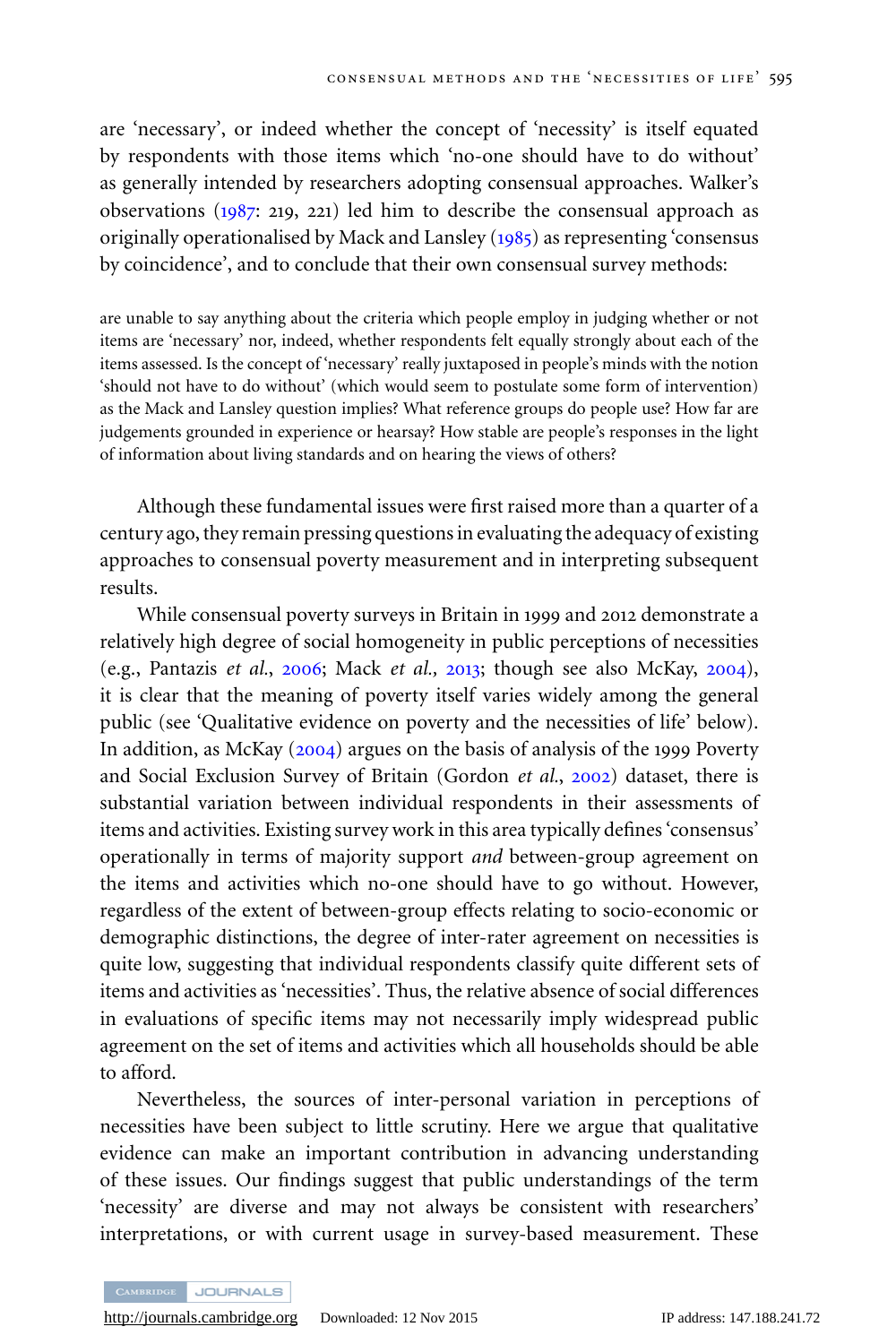findings have important implications for how we interpret 'consensus' within survey-based consensual poverty measures and, more widely, for our understanding of the potential offered by qualitative evidence in informing the design and conduct of survey instruments. Our main focus here is on the conceptualisation of consensus itself and the methods deployed to estimate and interpret the degree of public consensus on the 'necessities of life' in the UK today. We begin contextualising this discussion by briefly reviewing existing qualitative work on public perceptions of poverty and necessities in the UK.

#### **Qualitative evidence on poverty and the necessities of life**

Since the 1990s, an emphasis upon inclusive approaches using participatory methods has considerably advanced understanding of the nature and meaning of poverty and its material, social and psychological impacts, including the perspectives of the 'real experts', people experiencing poverty. Such studies do not, in general, provide clear empirical support for the existence of a public consensus regarding the meaning and definition of poverty. Rather, they demonstrate the *plurality* of public conceptions of poverty. For example, based upon discussion groups with low-income citizens Beresford *et al*. ([1999](#page-19-0)) found that, while a consensus existed around an irreducible 'absolute' interpretation based on physiological functioning, views differed markedly on broader definitions of poverty based upon relative deprivation of material and social needs. As part of work preparatory to the 1999 GB-PSE, Middleton ([1998](#page-20-0)) conducted focus groups to explore perceptions of the necessities of life. While these authors focus mostly on specific items and activities, their findings suggest substantial variations may exist in public perceptions of the nature of poverty ranging from absolute definitions, based upon physiological need, to relative accounts, emphasising social norms and functioning, though these themes are not explored in depth. Participatory research with women across Britain by the Women's Budget Group ([2008](#page-21-0)) similarly suggests considerable plurality in public understandings of poverty that emphasise financial/material constraint and the relational dimensions of poverty (e.g., isolation, stigma, denial of rights, restricted social functioning).

A tendency for low-income participants to define poverty in absolute terms in ways which sometimes discount their own experiences of deprivation is a recurring theme. Flaherty's ([2008](#page-20-0)) research with low-income participants demonstrates how people experiencing poverty sometimes tailor their expectations in ways which underplay their own experiences of deprivation. Similarly, research with older people by Dominy and Kempson ([2006](#page-20-0)) suggests that personal financial circumstances influence perceptions of poverty with better-off participants tending to adopt broader understandings of poverty (e.g.,*,* associated with financial security and social participation) compared with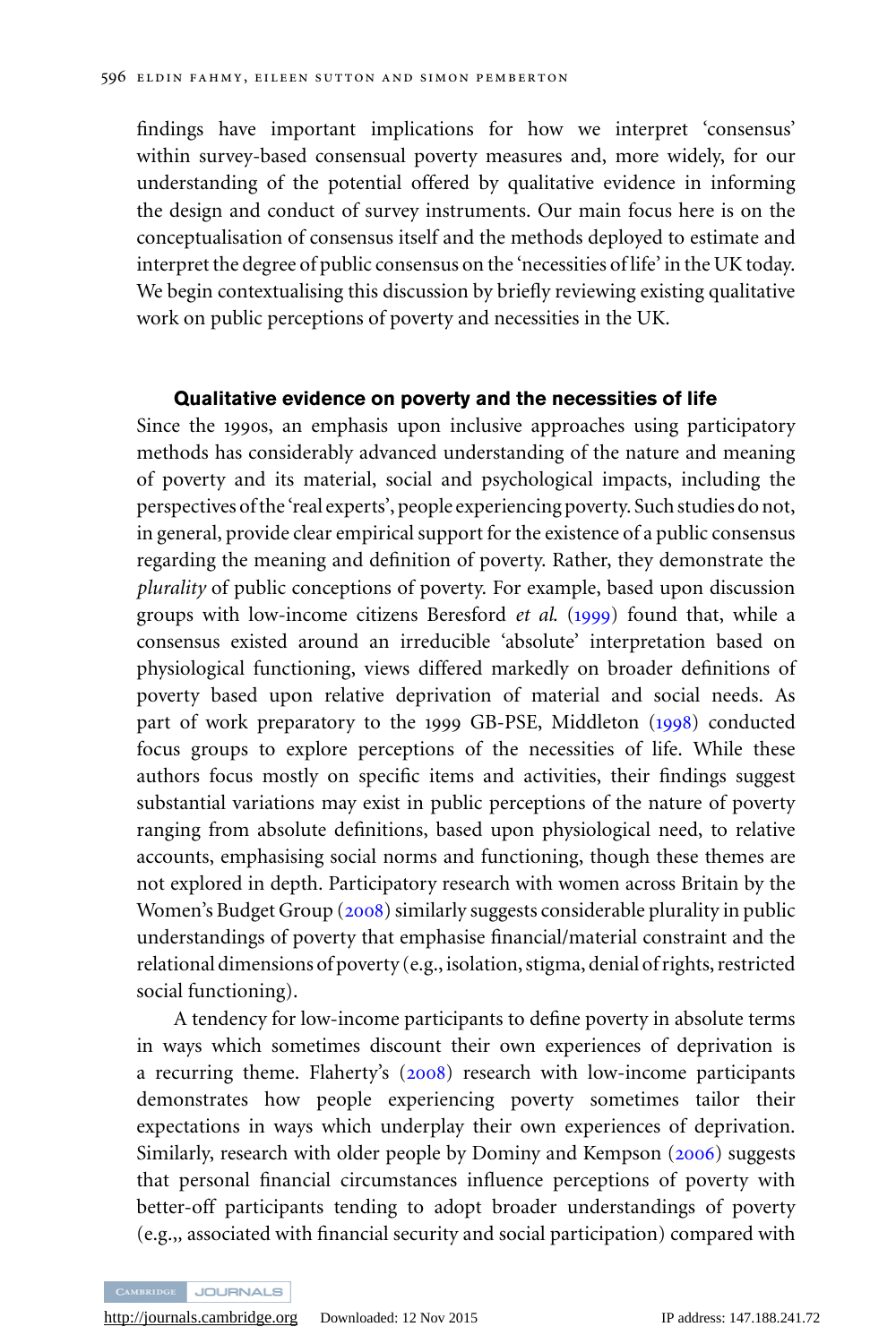low-income participants who tended to view poverty in more restrictive terms associated with extreme forms of marginalisation (homelessness, hunger, etc.), or poverty in low-income countries (see also Crowley and Vuillamy, [2007](#page-19-0); Save the Children, [2011](#page-21-0)). In line with wider qualitative evidence on the existence of adaptive preferences (e.g., Smith *et al*., [2004](#page-21-0); Scharf *et al*., [2006](#page-21-0)), these findings suggest that a tendency to discount personal experiences of poverty may be a strategy for coping with the harsh realities of life on a low income. Flaherty ([2008](#page-20-0)) also documents how low-income participants sometimes adopt minimalist definitions of poverty as a discursive strategy for distancing themselves from the stigma attached to poverty. Interestingly, these findings seem to contradict large-scale survey evidence which suggests that poor households often have a more generous interpretation of the necessities of life (e.g., Pantazis *et al*., [2006](#page-21-0)).

In recent years, several studies have adopted qualitative and participatory methods to develop lay consensual approaches to budget setting. Focus-group methods have been widely used, in conjunction with broader consensual budget standards approaches, in order to investigate public perceptions of what constitutes a 'minimally acceptable' living standard and to deliberate upon the household budget needed by households of different types to achieve this standard (e.g., Bradshaw *et al*., [2008](#page-19-0); Hirsch *et al*., [2009](#page-20-0); Hirsch and Smith, [2010](#page-20-0); Davis *et al*., [2010](#page-19-0)). These studies demonstrate the challenges involved in investigating public views on the items and activities considered to be necessities of life in Britain today. Indeed, as Hirsch and Smith ([2010](#page-20-0)) note, participants sometimes experience difficulty in evaluating whether deprivation of specific items constitutes 'identifiable hardship' in the absence of contextual information on the wider basket of goods, services and activities available to households. Often participants' deliberations appear to involve subtle distinctions between items and activities which are normatively valued and those which it is 'harmful' to lack, especially with regard to the long-term negative consequences for individuals and families.

Qualitative research with specific population groups also demonstrates the extent to which public perceptions of necessities depend upon contextual information about the composition and circumstances of households such that no single basket of items and activities is likely to be adequate in characterising adequate living standards for all households. A specific focus on different populations reveals quite different sets of preferences regarding the necessities of life, for example, for disabled people (Smith *et al*., [2004](#page-21-0)), families with children (Middleton *et al*., [1994](#page-21-0); Hirsch and Smith, [2010](#page-20-0)) and households in rural areas (Smith *et al.*, [2010](#page-21-0)). Although these studies adopt a consensual budget standards methodology, which differs somewhat in its overall objectives from the socially perceived necessities approach, they again draw attention to the importance of contextual information about households' circumstances when making public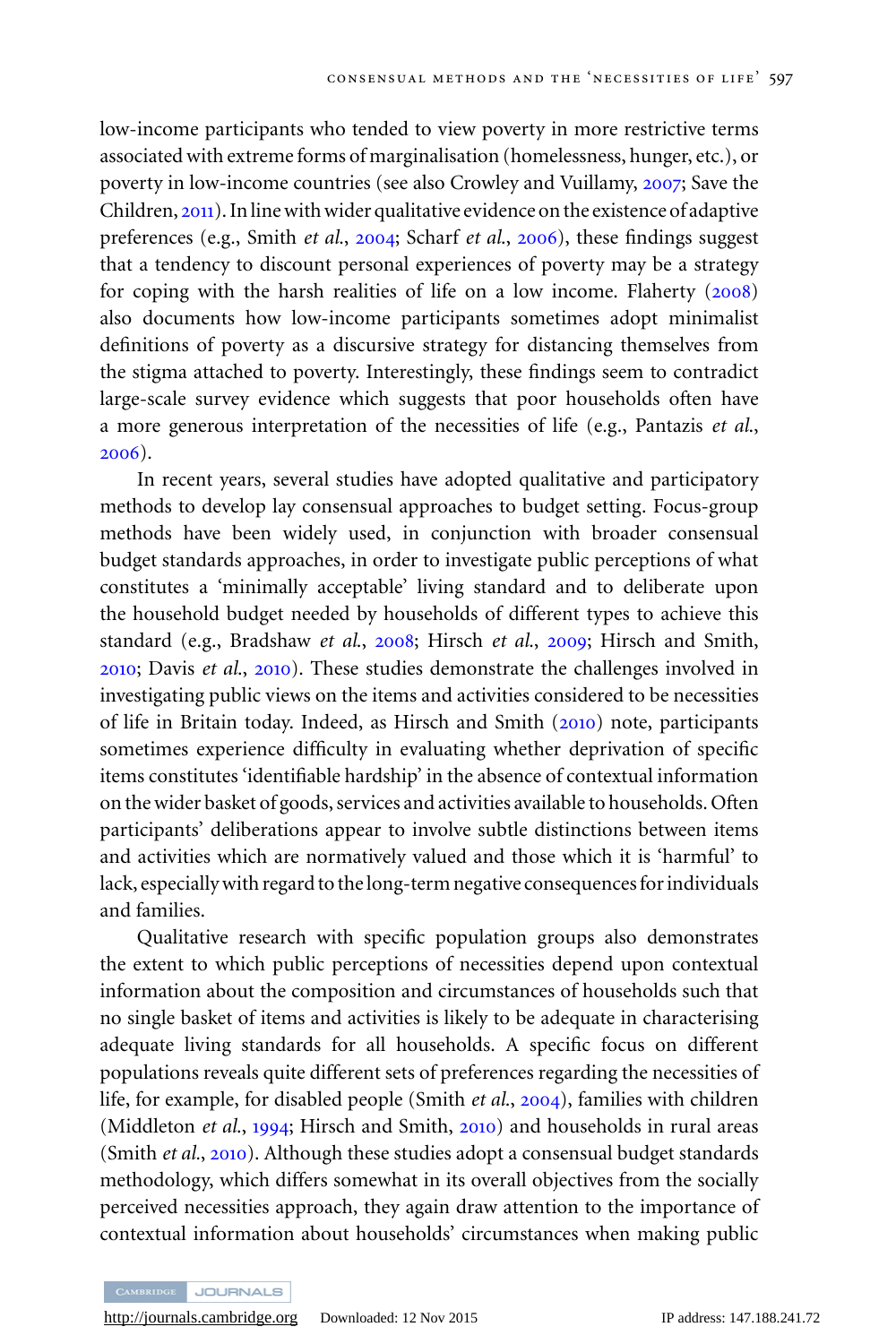judgements concerning the items and activities which all people need in order to achieve minimally adequate living standards in our society today.

A further point of contention involves considerations of *quality*, *intensity* and *frequency* in determining the items and activities which all households should be able to have and do. For example, while the importance of social relationships and participation is often prominent in participants' accounts, as Hirsch and Smith ([2010](#page-20-0)) note, it is much more difficult to establish consensus upon *how much* social participation is necessary with regard to considerations of duration, intensity and frequency of participation. Similarly, qualitative distinctions regarding the quality of goods and services are often decisive in public deliberations on necessities but are also highly complex, involving subtle social distinctions associated with changing tastes, norms and lifestyles. As Bradshaw *et al*. ([2008](#page-19-0)) argue, this suggests that the capacity for some degree of *choice* in making consumption decisions is an important factor in group discussions of the items necessary to achieve minimally acceptable living standards with regard to, for example, diet, clothing, leisure activities, etc. Nevertheless, it remains unclear to what extent this perspective can be accommodated within survey-based measurement of public perceptions of necessities.

#### **Determining the necessities of life in the UK today: qualitative evidence**

In this paper, we illustrate some of the above issues by drawing on the qualitative development work preparatory to the *2012 UK Poverty and Social Exclusion Survey* using focus-group methods. A total of fourteen focus group interviews were conducted in late 2010 in Bristol, Cardiff, London, Glasgow and Belfast with a total of 114 participants. Separate group interviews were conducted with lowincome, non-low-income and mixed-income samples, and groups were also stratified by household type, and minority ethnic status[.](#page-19-0)<sup>1</sup> Prior to attending the group discussions, participants were asked to complete a recruitment survey (collecting basic participant socio-demographic data) and a brief open-format questionnaire on the 'necessities of life' and social exclusion in the UK today, to encourage participants to begin to think in advance about these issues.

Research was conducted in two overlapping phases. In Phase One, focusgroup participants were asked to suggest necessities items in a relatively unstructured way using brainstorming methods. Participants were asked to deliberate upon those items and activities which they considered to be necessities for a 'typical' family with children in the UK today, based upon the situation of a hypothetical family comprising a married, single-earner couple with two children aged eight and twelve living in the suburbs of a large city. Drawing on these suggestions, alongside some additional living standards' items derived from earlier UK studies (i.e., including items *not* widely viewed as necessities in earlier surveys),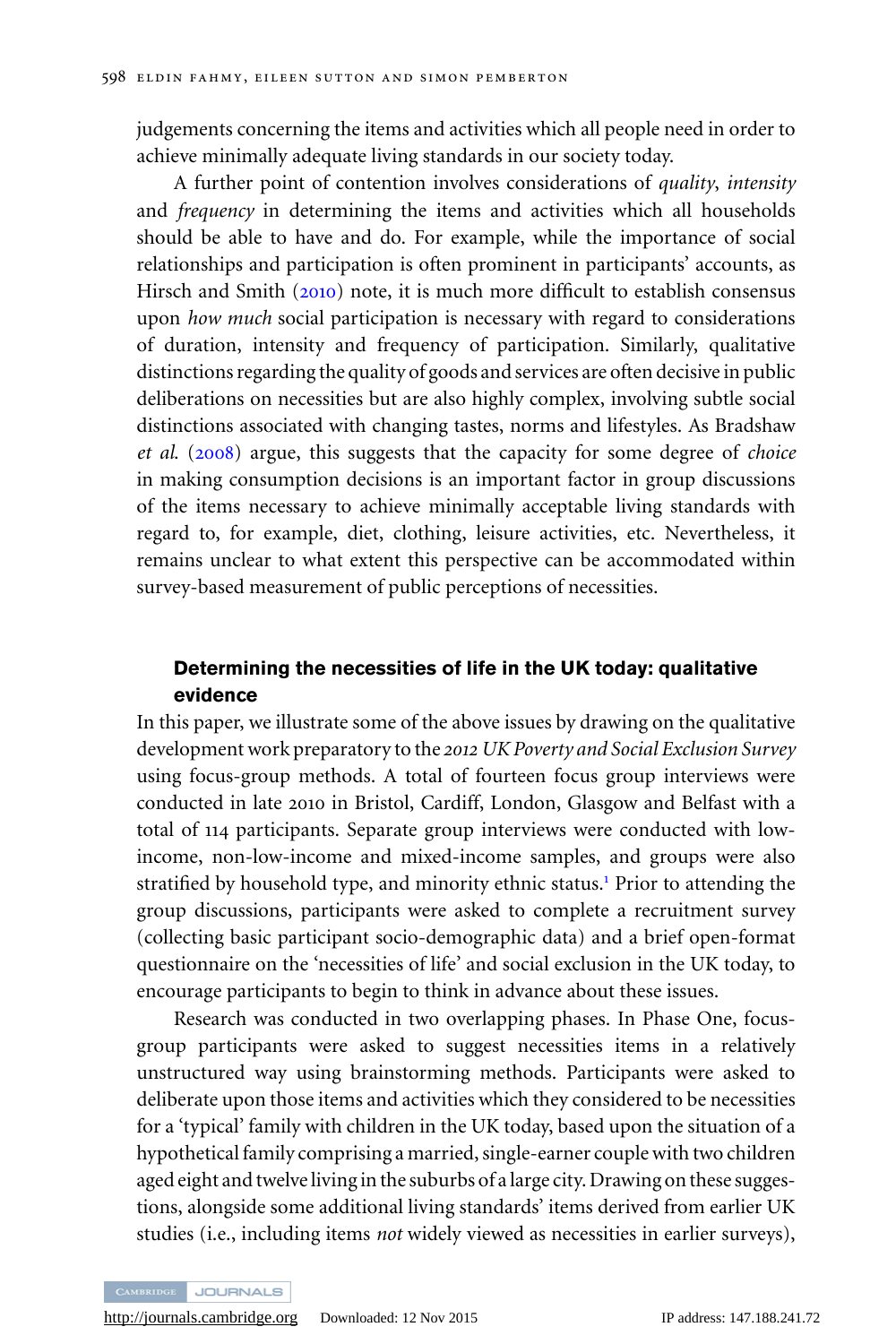participants in Phase Two were then invited to deliberate on whether these items constitute 'necessities of life' in relation to the circumstances of the same 'typical' family. In order to focus thinking on these issues, participants were invited to reflect in an unstructured way on potential items and activities they considered important, in documentation issued prior to attending the group itself.

Our expectation was that a wider public consensus may exist where Phase 2 groups independently classified broadly the same subset of items and activities as 'necessities' as those initially suggested in the more exploratory Phase 1 groups. It should be noted that the dynamics of participant interactions within focus groups tend towards consensus through the interrogation of inter-subjectivities arising from the dynamics of group dialogue (e.g., Kreuger and Casey, [2009](#page-20-0); Stewart*et al*., [2007](#page-21-0)). It is difficult to make definitive statements concerning the impact of such forms of 'collective reasoning' on the selection of items. However, it is instructive to look at how the process of deliberation operates in achieving consensus within a group discussion context, and at how these processes may differ from the response process undertaken by individual survey respondents in selecting items within a household social survey. In practice, group decisions on many items were often made on the basis of universal or near-universal agreement and, where strong differences of opinion existed, a majority decision was recorded. Here, we explore this deliberative process by examining participants' decision-making strategies in the qualitative group discussions and the light this can shed on the nature of the survey task, for example, with regard to issues of cognition, judgement, recall and sensitivity. Our focus here is upon the factors informing individual participants' decision making rather than the dynamics of group interactions *per se*. However, as noted above, the dynamics of group discussions tend towards consensus and this effect may have moderated the public expression of more 'extreme' views amongst participants advocating minimalist and maximalist interpretations of contemporary necessities.

#### **Definitional issues**

All groups were invited to reflect upon how poverty is best characterised and understood in order to probe participants' perspectives on the nature and meaning of poverty. While it is difficult to fully convey the diversity and complexity of these accounts here, it was evident that very different views existed on the nature and meaning of poverty, and that participants' views were not always stable but rather that their perspectives tended to broaden as discussion developed. In line with previous studies (e.g., Crowley and Vulliamy, [2007](#page-19-0); Flaherty, [2008](#page-20-0)), many participants initially suggested restrictive 'absolute' definitions of poverty by citing examples of extreme poverty and marginalisation both in low-income counties and in the UK. However, this did not necessarily imply a rejection of 'relative' accounts of poverty: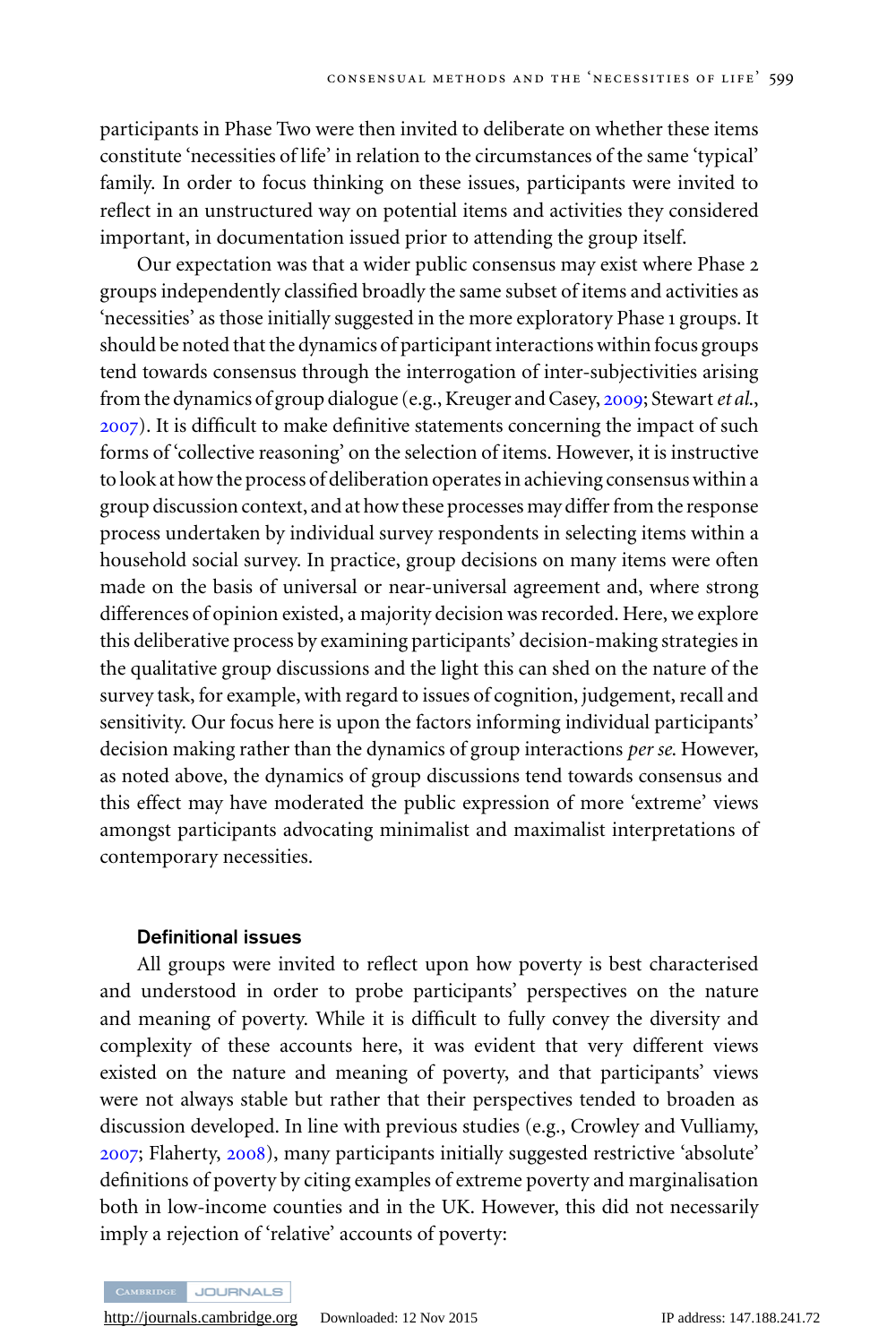GLS1 RM: When I think of poverty, I do think absolute poverty . . . that's the thing that pops up into my head, rather than poverty which I know that there is over here.

LDN2 RF: Poverty's relative to the country you're living in. What is called [poverty] in the UK today might be a wealthy environment for somebody from another part of the world.

GLS1 RM: Everything's relative to circumstances around you. I mean you could be living in the very richest suburb and be the poorest person in that neighbourhood, think of yourself as poor, when by national standards you're nowhere near it. And you could be living in the poorest area but because ... you got a job, you could be the richest person there.

BRS2 RM: There's a big envelope if you've got someone on the street who's got nothing, they're in poverty, you've got someone who's living in council accommodation with a couple of kids, just got a few pennies to scrape by, you could say they're in poverty.

Often, subsequent discussion led to a considerable broadening of perspective as participants considered the adverse impacts of insufficient resources on social participation, networks and support, housing and living conditions, health, quality-of-life and well-being. Participants emphasised the social dimensions of poverty with regard to the fulfilment of social roles and normative expectations as well as its psycho-social impacts. At the same time, participants often also defined poverty as having to forego items and activities which are commonly taken for granted by people living in the UK today:

NI3 RF: Living on the breadline is poverty to me, just things being very tight and just barely keeping your head above water . . . just necessities rather than luxuries.

CDF2 RM1: Living on the breadline. You've just got the bare necessities; no luxuries. That's it, just getting through.

LDN3 RF: Where you don't meet the basic needs of common living ... you're worried where is the next meal coming from.

CDF3 RF2: Not being able to make ends meet by doing things that you should really be able to afford to do every day.

The above quotes might suggest that participants' perspectives were largely consistent with the general approach to poverty measurement adopted within the 'breadline' studies. Nevertheless, participants' perspectives were complex and multi-faceted so that no single operational definition would be likely to accommodate these nuances of meaning. This interpretation was reinforced in subsequent group discussions in which participants were invited to comment on the appropriateness of subsistence, basic needs and relative definitions of poverty[.](#page-19-0)<sup>2</sup>

In general, definitions of subsistence and basic needs were most easily understood and most readily elicited widespread agreement (i.e., consensus) among participants. However, many participants emphasised the social nature of needs, though sometimes with very different implications in terms of the kind and range of items and activities felt to be necessities in the UK today.

While the terminology of need and necessity was often used by participants, the ambiguities of meaning associated with these terms were also clear. In some instances, necessities were defined with reference to contemporary living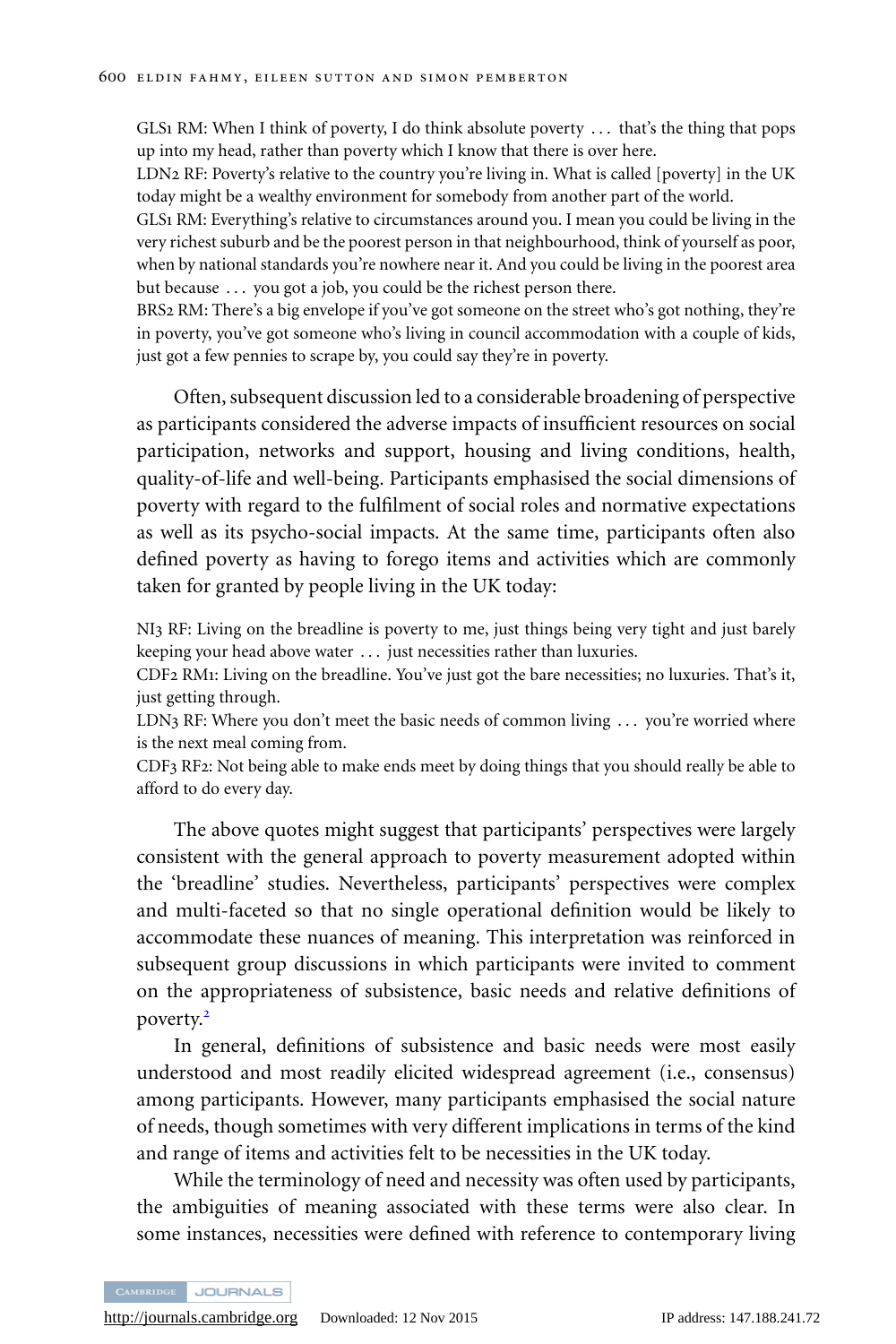standards and consumption norms or by referring to the social significance of items aside from their functional utility. To this extent, 'need' is socially constructed in relation to participants' perceptions of prevailing norms within contemporary society. Consideration of what is 'reasonable' or 'adequate' was central to participants' decision-making reflecting social judgements relating to norms of self-presentation, the avoidance of shame and the value of social connections and norms. Nevertheless, while the social pressure to 'keep up' with contemporary patterns of consumption (however extravagant) was acknowledged to create the potential for new social distinctions and exclusionary processes to emerge, such items were not always considered as 'necessities'. Many participants' accounts of their decision-making referred to estimations of how difficult it would be to do without specific items, and therefore of the extent to which items and activities may be seen as 'luxuries', regardless of how inexpensive or how widely enjoyed such items may be:

LDN3 RM: Is it really a necessity to have a DVD player? It's not about the price because if something is cheap it doesn't mean you should go out and buy it. But if it's available and you can definitely do without it, then I don't see it as a desirable or a necessity but as a luxury BRS2 RF: Not having the basic necessities of life ... There's different extremes of not being able to have like the latest technology and that sort of thing, it's not necessarily poverty, you might be excluded from a certain society but you've still got the basic things

LDN1 RF1: I struggle with people's definitions of what a luxury is and necessities, and there's certain objects for me like Wii or DVD players . . . people now feel that these things are necessities and, you know, basics that they should have, they think that they need to have that an item which is not exactly very key to their sort of core life, and that's why I say that certain objects are luxuries

As demonstrated by the above quotes, while acknowledging the social pressures driving consumption, some participants distinguished between items and activities perceived to be necessary to human flourishing and those perceived to be driven by the consumer society in which we live. Thus, expert definitions receive a mixed reception here, with their legitimacy contested in relation to items sometimes perceived to be driven by mass consumerism rather than the satisfaction of basic needs.

#### **Cognition issues**

Our qualitative evidence suggests that the survey task faced by respondents is both conceptually complex and subject to numerous ambiguities in terms of the interpretation of question wording. For example, some focus-group participants interpreted the task as requiring an assessment of those items that people would be likely to prioritise even if they were experiencing poverty, rather than the items all people should not have to go without (i.e., in a normative sense). In other words, 'necessities' here are taken to mean those items remaining once all non-essential spending has been cut from the budgets of low-income households.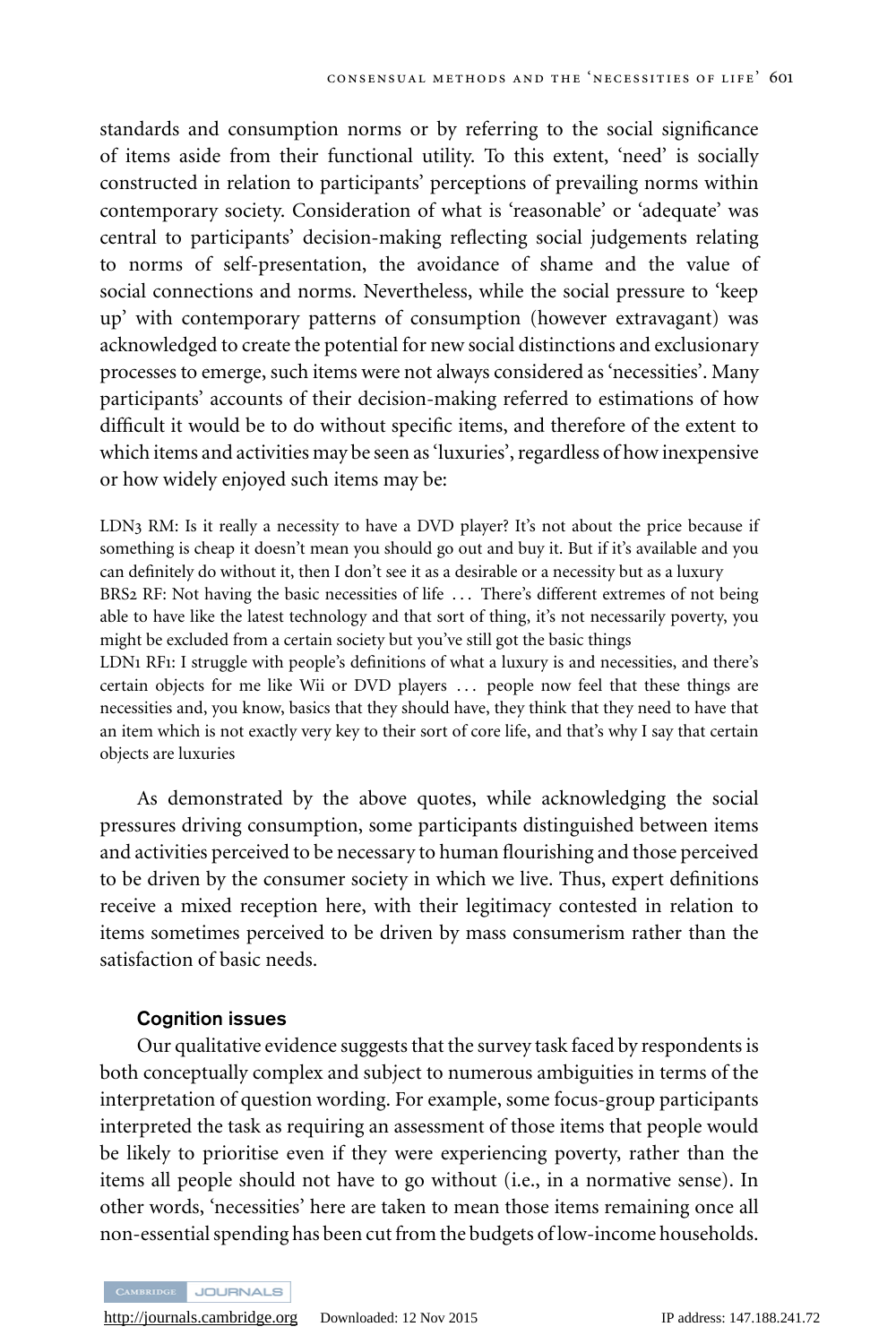Other participants' judgements of specific items implied an evaluation of whether specific items are important in avoiding poverty in a definitional sense. For example, when asked if all adults should be able to afford some new clothes, one participant remarked:

BRS1 RM: I'm going to say no. I don't think having new clothes is what takes you out of poverty personally.

BRS1 RM: I don't doubt that*[lots of people prefer new*] but I don't think that's what we're asking, I don't think it's a preference issue, I think it's . . . is that poverty? And I don't think it is, because I think you can have anything if you actually put your mind to it

In some groups, the terminology used in consensual research methods was questioned, with differences of opinion emerging between participants on the meaning of the term 'necessity' itself. Some participants expressed concerns about the interpretation of 'necessity' to denote items or activities that all people should be able to afford, rather than to denote those items and activities people simply *cannot* live without (e.g. in the quote below, when referring to meat and fish as dietary necessities). To this extent, researchers' interpretations of the term 'necessity' may not always be consistent with wider public understandings of the term which frequently referred to items and activities which were viewed as impossible to go without, implying a more restrictive interpretation of need. Despite prompts from the researcher, some participants understood the task to involve selecting items necessary for people experiencing poverty rather than those items needed to avoid it:

BRS2 RM: Not a necessity, no ... In an ideal world, yeah, everyone loves a bit of meat and a bit of fish and some, but surely if you're on the poverty line a bowl of porridge would just see you through.

GLS1 RM: There's a difference between what that family should be able to afford and what a necessity is . . . Maybe changing necessity to affordability, I think that's the word you're missing. I would say a TV is absolutely 100% this family should be able to afford, but it's not a necessity so it's difficult.

NI3 RF: Well the way I would have to look at necessity is can you survive without it

Other participants made distinctions between an item's economic costs and its social benefits in ways which again draw attention to the normative dimensions of the interpretation of necessities within consensual approaches to poverty measurement:

GLS1 RM: Because if we're asking the question do we think this family should be able to afford it, then that's an economic question. Do I think it's socially beneficial for them to have this? Then yes.

To this extent, references to what households and individuals 'should' be able to afford are potentially ambiguous in referring both to a normative judgement about entitlements, as well as to evaluative judgements concerning what households and individuals are in fact likely to be able to afford and need.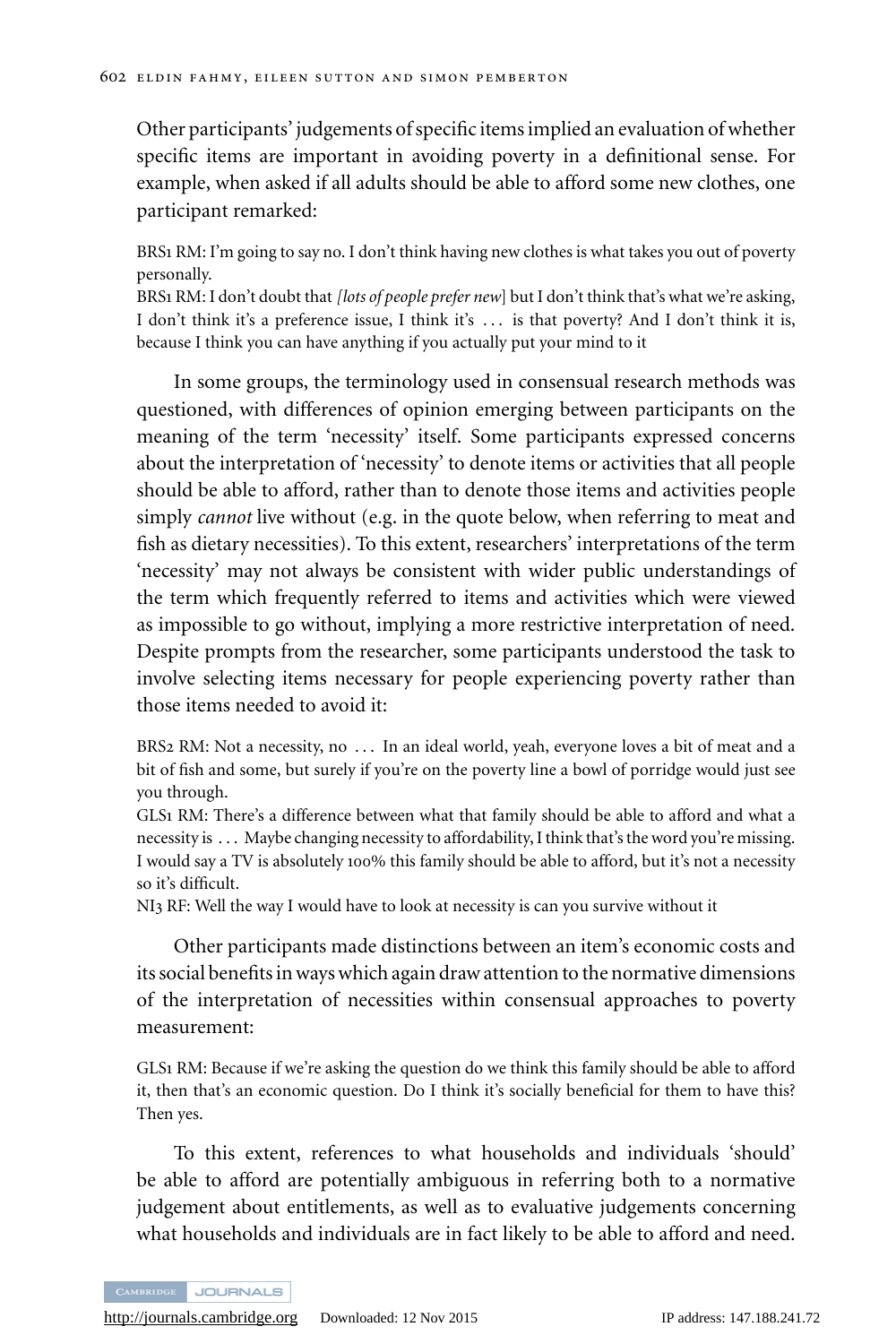The latter interpretation of 'necessities' as items that are both affordable and widely enjoyed, and also impossible to do without in our society today, was one widely supported within these discussion groups. Again this is not necessarily consistent with the use of this term by social researchers, though it could be argued that such an interpretation is, in principle, consistent with Townsend's relative deprivation theory of poverty which underpins consensual approaches (a point to which we will return below).

#### **Need, entitlement and the abstract individual**

Our qualitative evidence suggests that the survey task presented to respondents may lack sufficient contextual information for respondents to provide meaningful responses. Although the survey task refers to items and activities which '*all* people should be able to afford', it quickly became apparent in the piloting of the focus group instruments and in their subsequent application that many participants felt they lacked the necessary contextual information to make a reasoned decision on necessities items on this basis. In the conduct of the focus groups, participants were provided with a hypothetical scenario or 'vignette' to facilitate group decision-making on 'necessities of life' items.

Nevertheless, some participants had difficulty in making judgements on whether specific items should be viewed as necessities in the absence of further contextual information which might aid their decision-making processes, such as the family's level of income, or issues related to the contemporary costs of living for households in different circumstances. For example, in evaluating whether access to a car should be classified as a 'necessity', many participants felt they required information on the availability of affordable public transport, household composition (especially in relation to children and elderly or disabled residents), geographical location, working patterns and so on. Related to this point, such decisions also appeared to be difficult for some participants in the absence of further information on the full basket of goods, activities and services available to households and the extent to which different items may be substitutable (i.e., car *vs* affordable public transport; internet access *vs* telephone, etc.):

GLS2RF: It depends how much he's earning first and foremost . . . it just really depends. LDN2 RM: What sort of accommodation would he be able to afford? Are they social housing, are they private housing? BRS1 RM: I'd say a car only if public transport not available. NI1 RM: I think it depends where you work and where your schools are.

Such contextual information was also perceived to be important in shaping participants' normative judgements concerning entitlements, often based upon underlying moral distinctions between the 'deserving' and 'undeserving' poor. Reference was made in many groups to the entitlements that were perceived

CAMBRIDGE JOURNALS

<http://journals.cambridge.org> Downloaded: 12 Nov 2015 IP address: 147.188.241.72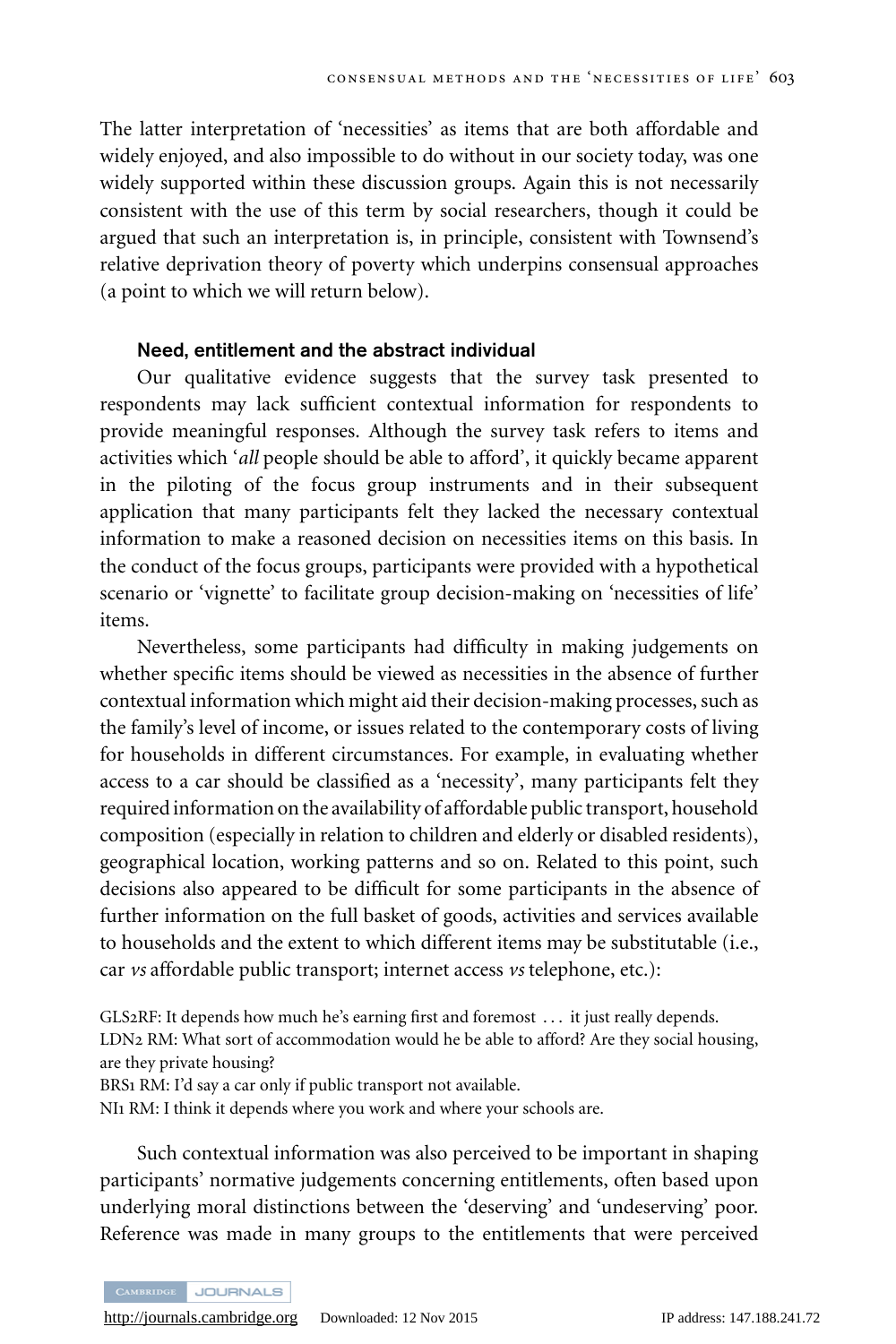to arise from fulfilment of social roles as workers and as parents. There were, however, differing opinions expressed on issues of eligibility for people living on a low income or who were perceived to be 'welfare-dependent'. While some referred to notions of universal entitlement, others made distinctions between the 'working' population and the 'poor', and sometimes between what we expect for ourselves and for others:

LDN3 RM: If you're saying there's nobody working in the house then I'd say no way, but if you've got a working household you would hope in this country that people could [*go out for a meal*].

CDF2 RF: I'm not being horrible to poor people but why should they be allowed to have double glazing when people who are working can't afford it.

#### **Discussion: key issues with survey-based consensual measures**

What, then, can we conclude regarding the contribution of qualitative methods in informing understanding of public perceptions of the necessities of life and of the definition and meaning of poverty more generally? The consensual measurement framework is now well-established in poverty-research practice, and survey methods have been central to efforts to establish the extent of social consensus on the 'necessities of life' in the UK for more than twenty-five years. Nevertheless, little attention has focused on the nature of the consensus generated using survey research methods, for example, by interrogating respondents' decisionmaking processes in reaching judgements on necessities items, in understanding respondents' own views on the concept of 'necessity' itself or in considering the stability of respondents' views on these items. Although focus-group methods were employed in the development of question items on the necessities of life, both in Mack and Lansley's ([1985](#page-20-0)) ground-breaking study *Poor Britain* and in the 1999 PSE-GB survey (to date the most comprehensive survey of its kind ever undertaken in the UK) (see Middleton, [1998](#page-20-0)), little serious attention has been focused on these basic conceptual issues.

Firstly, the concept of 'consensus' itself is under-theorised in understanding public perceptions of minimally adequate living standards. Consensus is a multi-faceted concept referring both to 'general agreement' and a 'majority view'. Drawing upon Martinez-Panero's ([2011](#page-20-0)) analysis, consensual poverty measurement appears to draw upon Condorcet's formalisation of Rousseau's theory of the 'general will', positing the existence a common good which individuals may not be able to accurately ascertain but which can be reliably estimated on the basis of public deliberation, and results in a form of agreement which crucially represents more than simply the aggregation of individual preferences. It is this broad conception of consensus that has informed both deliberative conceptions of justice as reflected in the work of Rawls (1971/[1999](#page-21-0))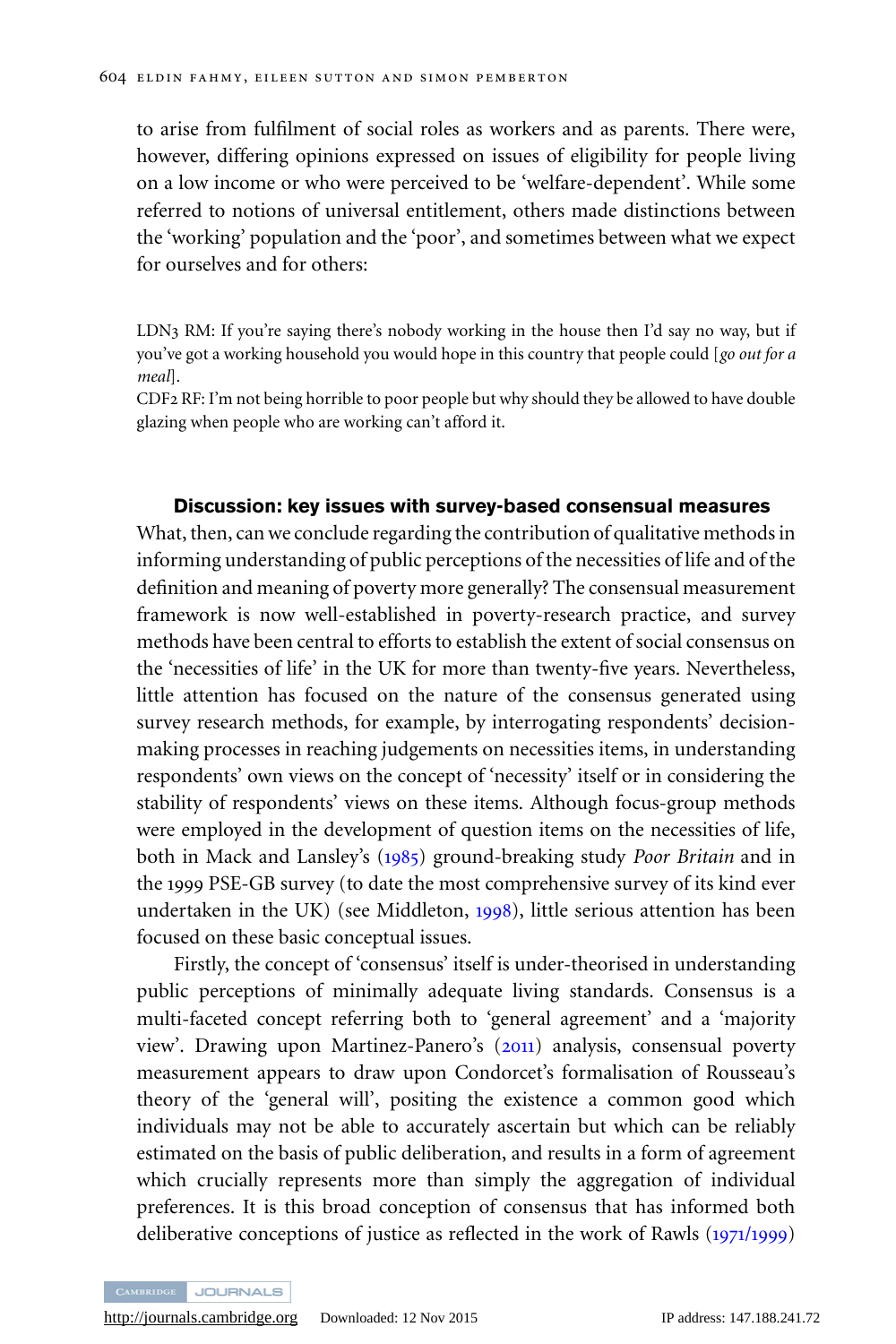and Habermas ([1984](#page-20-0)), and social choice theories (e.g., Arrow, [1951](#page-19-0)/1978; Riker, [1982](#page-21-0))[.](#page-19-0)<sup>3</sup>

While a consideration of these broader arguments is beyond the scope of this article, their implications for consensual approaches to poverty measurement certainly requires further theoretical enquiry.

Secondly, as the above discussion illustrates, there are compelling grounds for questioning the extent to which existing survey approaches actually provide solid evidence of widespread public agreement on the necessities of life. In particular, it is unclear whether the nature of the task required of survey respondents is capable of yielding informed deliberations on the complex question of 'what are the necessities of life'. In the qualitative development work reported here, the use of pre-group materials was an effective means of stimulating thinking prior to the group interaction itself and this frequently led to a reconsideration of participants' views in the light of subsequent group discussion. While the reactivity this approach implies would generally be considered inappropriate in a survey context, the absence of stability in participants' views nevertheless illustrates the complexities involved in public judgements on these issues. In contrast, survey respondents are typically tasked with providing immediate responses in relation to these complex issues, which may be unfamiliar for many participants. Participants are asked to focus upon very specific items and to make snap judgements, using the response categories provided by experts, without any contextual information on the circumstances of households or the other goods and activities available to them which might usefully inform their deliberations.

As a result, the nature of the consensus generated using these methods remains uncertain. We have noted that existing analyses of survey data for the 1999 PSE-GB reveal few signs of significant between-group variations (Pantazis *et al*., [2006](#page-21-0)), but that the degree of inter-rater agreement is comparatively low (McKay, [2004](#page-20-0)). Given the evidence reviewed above, it is quite plausible that these apparently random variations may, in large part, reflect substantial differences between individual survey respondents in their interpretation of the required task. To this extent, any 'consensus' disguises considerable diversity in the rationales underpinning support for specific necessities items. Since survey methods by their nature provide no information on the viewpoints which guide respondents' deliberations, they are also uninformative in explaining the dynamics of public views on these issues. Researchers thus remain unable to comment on the dynamic and fluid social contexts that attribute meaning to 'necessity' items, in the process restricting analysis to description without offering meaningful interpretation of survey findings. Moreover, in line with existing qualitative work in this area, the above findings emphasise the plurality of public conceptions of poverty, as well as the sometimes unstable and contradictory nature of participants' views. These findings suggest that, while the general framework proposed by advocates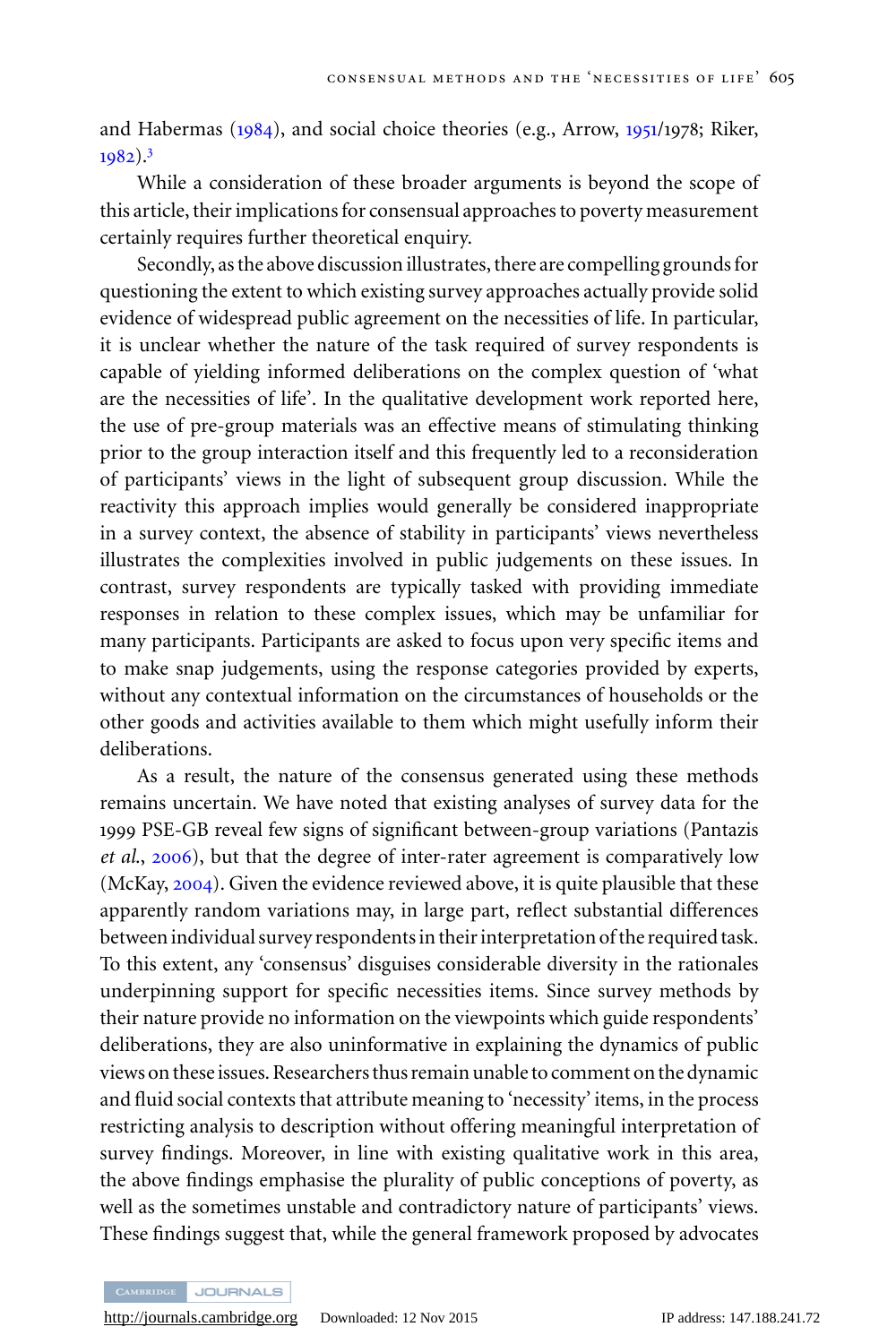of the socially perceived necessities approach may well be consistent with public understandings of poverty, this does not imply widespread agreement on specific items and activities which all people should be able to afford and should not have to go without.

As has already been noted, in contrast with survey methods, the dynamics of focus-group interactions tend towards consensus as a result of the sharing of ideas and experiences. Nevertheless, even in this context, widespread agreement on specific items and activities proposed by participants was sometimes difficult to achieve and decisions, in some cases, were reached on the basis of a majority verdict. In the context of the survey measurement of public attitudes towards the 'necessities of life', a 'majoritarian' methodology (rather than a consensual one) may be a more accurate description of the overall approach. Assessing the extent to which such findings are method-dependent is a pressing task given the obvious differences in approach and context in ascertaining public perceptions of necessities between qualitative and survey-based methods. To our knowledge, existing work in this area has not, to date, been informed by more rigorous approaches to the testing and development of survey items. However, given the evident variability in participants' interpretations of the required task, further question testing using methods such as cognitive testing and behaviour coding is certainly warranted.

More generally, given the overall thrust of the consensual approach, these findings also emphasise the importance of taking participants' perspectives more seriously in the context of qualitative work on the necessities of life if we are to fully realise the potential of consensual methods in the measurement of poverty. As Walker  $(1987)$  $(1987)$  $(1987)$  rightly concluded more than twenty-five years ago:

To be true to the consensual approach, people must be given scope to express their views. They need time to find their own words, to reflect on their own experience, and to grapple with the complexities of the subject. Researchers must equally be prepared to listen to their respondents and to work with their 'real-world' concepts. Similarly they should be willing to enter into a dialogue with their respondents. Opinions grounded in ignorance, while interesting in themselves and sometimes valuable as predictors of behaviour, have little utility as a basis for policy not least because they are likely to be very unstable. Moreover they do not do justice to the intellect of the respondents or to their presumed commitment to the research exercise. Researchers are therefore obliged to provide respondents with the information which they need in order to make reasoned choices and, as far as possible, to provide feedback on the consequences of the choices made (Walker, [1987](#page-21-0): 221)

In recent years, more 'deliberative' methods have been increasingly adopted in order to solicit the public's reasoned and considered views on normative questions relating to poverty, income adequacy and well-being. Some important work has since been achieved in this respect, for example, in the development of consensual budget standards in order to ascertain the income needed for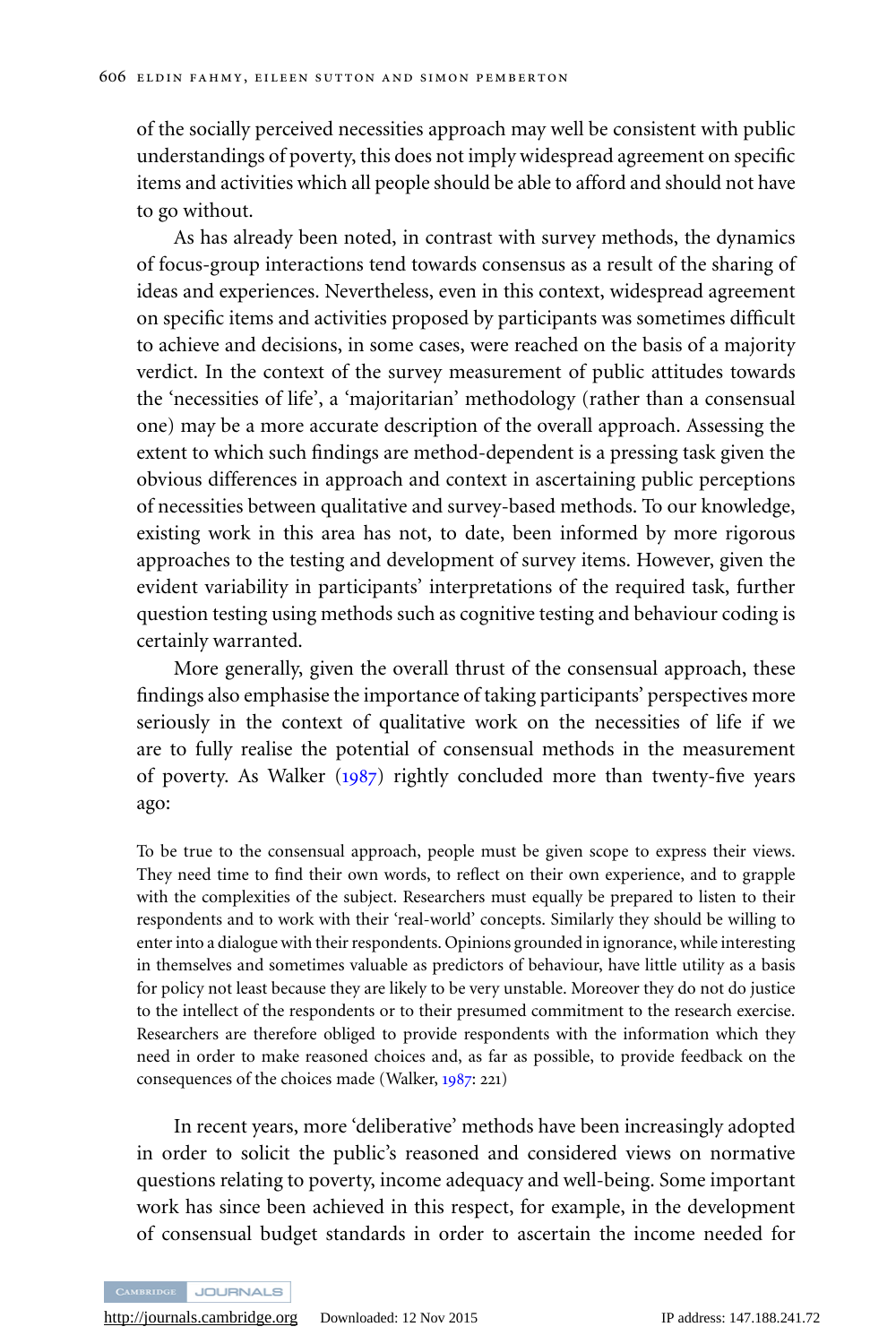different households to meet minimally acceptable living standards (Bradshaw *et al*., [2008](#page-19-0); Hirsch *et al.,* [2009](#page-20-0); Hirsch and Smith, [2010](#page-20-0); Davis *et al*., [2010](#page-19-0)), and in operationalising notions of capability and well-being (Burchardt and Vizard, [2009](#page-19-0), [2011](#page-19-0)). Nevertheless, the application of deliberative methods in advancing understanding of public views on 'the necessities of life' remains an under-researched topic and a pressing priority in relation to consensual poverty measurement approaches.

Such methods can potentially augment the 'scientific' credentials of subsequent survey-based poverty measurement by illuminating processes of public deliberation and private choices on normative questions relating to minimally adequate living standards. However, as Burchardt  $(2014)$  $(2014)$  $(2014)$  notes, while deliberative methods are a well-established technique within the context of public decision-making and citizen participation (e.g., Stewart, [1995](#page-21-0); Fishkin, [1997](#page-20-0), [2009](#page-20-0)), as a research technique they remain substantially under-theorised. Whether genuine intersubjective consensus on such contentious, normative issues is ever possible in deeply divided societies is itself questionable (e.g., Young, [2000](#page-21-0); Wakeford, [2008](#page-21-0)), but more pragmatic questions concerning the authenticity of deliberative methods as a research practice also need to be considered, for example, relating to:

[T]he way topics for deliberative research should be identified; the function of expertise and the nature of evidence; the nature of public reasoning in non-ideal situations; the role that language plays in expressing power relations among participants and between participants, facilitators and experts; the status of people's pre- and post-deliberation views and opinions and the analysis of potentially conflicting results (Burchardt, [2014](#page-19-0): 365)

These observations certainly raise some fundamental questions about the extent to which expert and experiential knowledge can be genuinely reconciled in deliberative research on normative issues concerning minimally acceptable living standards. However, notwithstanding these important methodological concerns, we believe that the research described here sheds some light on the processes of deliberation and the criteria guiding public judgements on poverty. In particular, the research problematises public understandings of the term 'necessity' itself and how this relates to the concept of poverty and its measurement. On the basis of these findings, the extent to which an unambiguous consensus in fact exists on the 'necessities of life' certainly requires further scrutiny. These findings illustrate the ways in which decisions on these issues are shaped by dialogue and by the contextual information available to participants. Moreover, the extent to which the necessities framework is itself considered by the public as the most appropriate way of conceptualising and measuring poverty is very much open to question. These are vitally important issues, which consensual poverty measurement will need to more fully engage with in future if such methods are to fully live up to their self-description.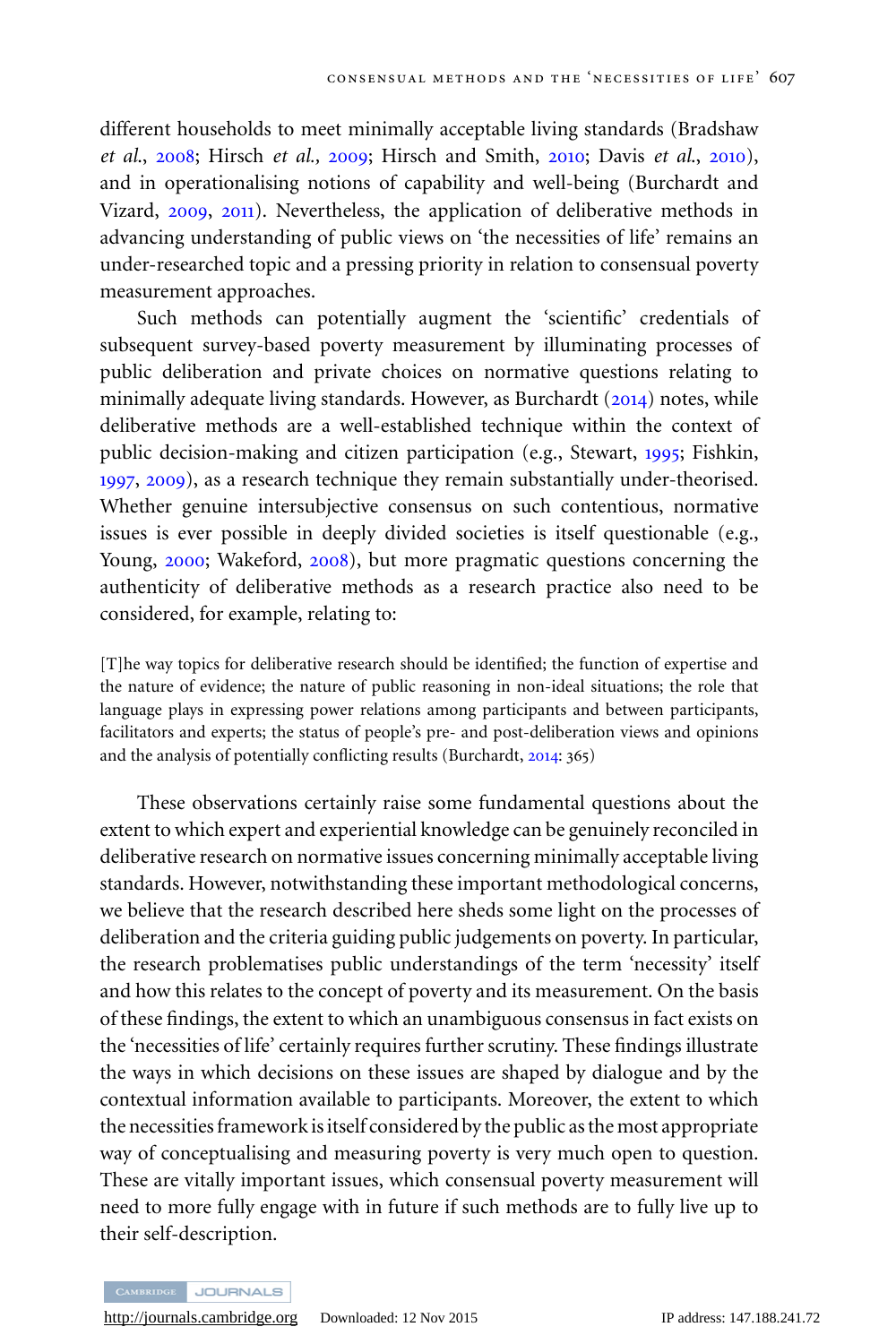#### **Acknowledgements**

<span id="page-19-0"></span>This work was supported by the Economic and Social Research Council (Ref: RES-060–25– 0052). The research materials described in this article have been deposited with the UK Data Service (SN 851404).

#### **Notes**

- 1 Respondents were recruited by professional recruitment consultants according to a recruitment plan provided by the research team with no prior screening. 'Low income' in this context referred to households with incomes of less than 60% of median equivalised incomes by household type (based upon 2011 HBAI statistics). Separate groups were conducted with pensioners, single parents, couples with children, and working age adults without dependent children, as well as with ethnic minority participants. Most groups comprised eight to ten participants and were of approx. 2.5 hours in total duration. All participants received a one-off gift payment of  $\pounds$ 35 plus travel expenses in recognition for their contribution to the research.
- 2 Participants were asked to deliberate on the following statements: 'Households living in the UK today are poor if . . . ': (a) 'They do not have sufficient resources to meet their physical needs for food, shelter, warmth, light and sanitation for all members of the household' (subsistence); (b) 'They do not have sufficient resources to meet their physical needs and lack adequate access to education, information, and health and social care for all members of the household', and; (c) 'They do not have sufficient resources to fully participate in activities and living patterns which are widely available in the UK today' (relative poverty)
- 3 The literature on deliberative justice is extensive. See Elster ([1998](#page-20-0)), Fishkin ([2009](#page-20-0)), and Goodin ([2003](#page-20-0)) for a review of these ideas and their origins.

#### **References**

- Abe, A. (2010), 'Social exclusion and earlier disadvantages: an empirical study of poverty and social exclusion in Japan', *Social Science Japan Journal*, 13: 1, 5–30.
- Ahmed, M. (2007), 'Consensual poverty in Britain, Sweden and Bangladesh: a comparative study', *Bangladesh e-Journal of Sociology*, 4: 2, 56–77.

Arrow, K. (1951/1978), *Social Choice and Individual Values*, Newhaven, CT: Yale University Press.

- Beresford, P., Green, D., Lister, R. and Woodard, K. (1999), *Poverty First Hand: Poor People Speak for Themselves*, London, Child Poverty Action Group.
- Bradshaw, J., Middleton, S., Davis, A., Oldfield, N., Smith, N., Cusworth, L. and Williams, J. (2008), *A Minimum Income Standard for Britain: What People Think*, York: Joseph Rowntree Foundation.
- Burchardt, T. (2014), 'Deliberative research as a tool for making value judgements', *Qualitative Research*, 14: 3, 353–370.
- Burchardt, T. and Vizard, P. (2009), *Developing an Equality Measurement Framework: A List of Substantive Freedoms for Adults and Children*, EHRC Research Report 18, Manchester, Equality and Human Rights Commission.
- Burchardt, T. and Vizard, P. (2011), '"Operationalizing" the capability approach as a basis for equality and human rights monitoring in twenty-first-century Britain', *Journal of Human Development and Capabilities*, 12: 1, 91–119.
- Crowley, A. and Vulliamy, C. (2007), *Listen Up! Children and Young People talk about Poverty*, London: Save the Children.
- Davies, R. and Smith, W. (1998), *The Basic Necessities Survey: The Experience of Action Aid Vietnam*, London: Action Aid.
- Davis, A., Hirsch, D. and Smith, N. (2010), *A Minimum Income Standard for Britain in 2010*, York: Joseph Rowntree Foundation.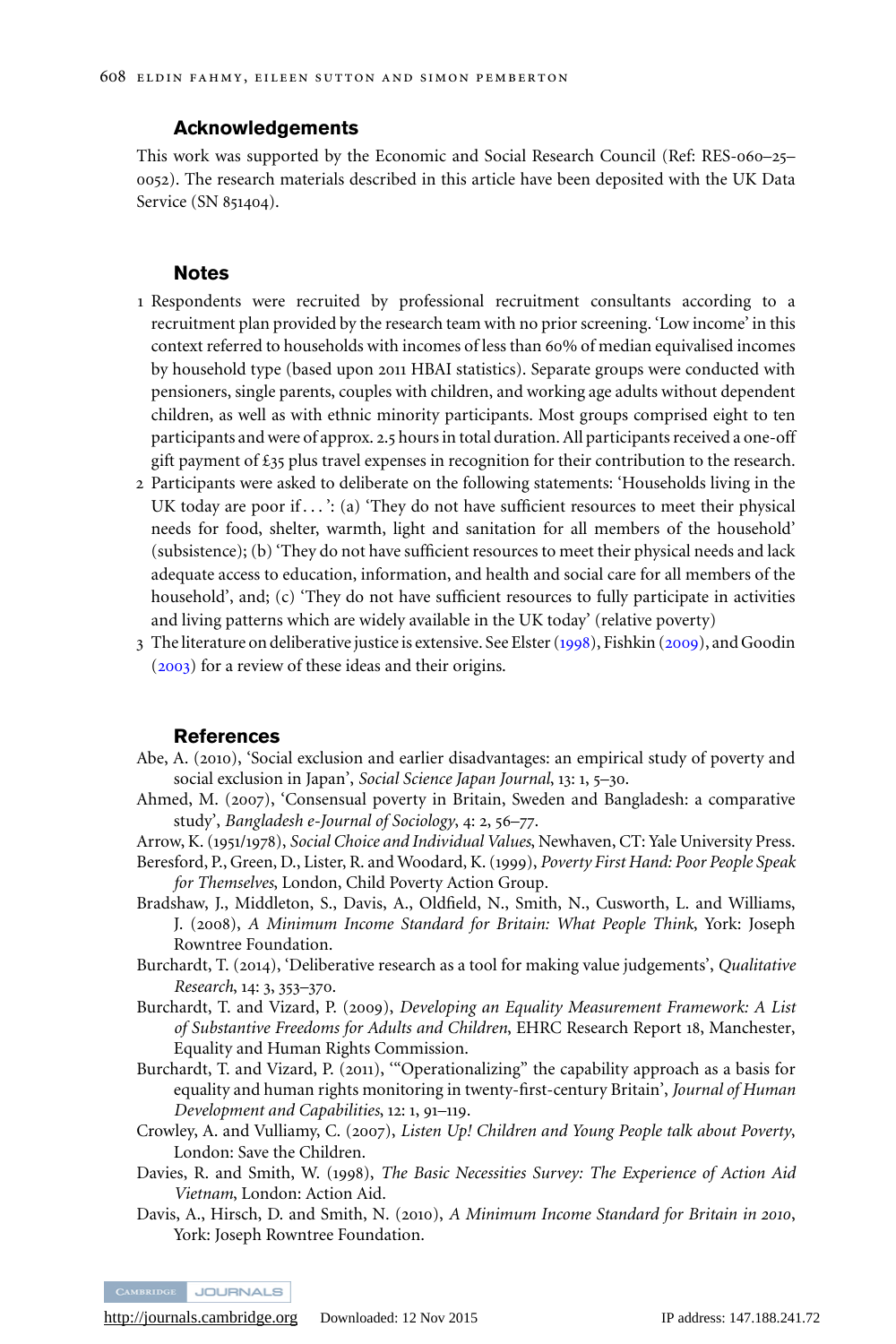- <span id="page-20-0"></span>Dominy, N. and Kempson, E. (2006), *Understanding Older People's Experiences of Poverty and Material Deprivation*, Norwich: Department for Work and Pensions.
- Elster, J. (ed.) (1998), *Deliberative Democracy*, Cambridge: Cambridge University Press.
- Fishkin, J. (1997), *The Voice of the People: Public Opinion and Democracy*, New Haven: Yale University Press.
- Fishkin, J. (2009), *When the People Speak: Deliberative Democracy and Public Consultation*, Oxford: Oxford University Press.
- Flaherty, J. (2008), *Getting By, Getting Heard: Poverty and Social Exclusion in the Borders*, Glasgow: Report for the Scottish Borders Commission.
- Goedhart, T., Halberstadt, V., Kapteyn, A. and Van Praag, B. (1977), 'The poverty line: concept and measurement', *Journal of Human Resources*, 12: 4, 503–520.
- Goodin, R. (2003), *Reflective Democracy*, Oxford: Oxford University Press.
- Gordon, D. (2012), *UK Omnibus 2012 (Poverty and Social Exclusion module)*, Colchester, Essex: UK Data Archive.
- Gordon, D., Adelman, L, Ashworth, K., Bradshaw, J., Levitas, R., Middleton, S., Pantazis, C., Patsios, D., Payne, S., Townsend, P. and Williams, J. (2001), *Poverty and Social Exclusion in Britain*, Bristol: Policy Press/Joseph Rowntree Foundation.
- Gordon, D., S. Middleton and J. Bradshaw (2002) *Millennium Survey of Poverty and Social Exclusion, 1999*, 2nd edn. Colchester, Essex: UK Data Archive.
- Gordon, D. and Pantazis, C. (1997), *Breadline Britain in the 1990s*, Aldershot: Ashgate.
- Guio, A.-C., Gordon, D. and Marlier, E. (2012), *Measuring Material Deprivation in the EU*, Luxembourg: Publications Office of the European Union.
- Habermas, J. (1984), *The Theory of Communicative Action*, London: Heinemann Education.
- Hagenaars, A. and Van Praag, B. (1985), 'A synthesis of poverty line definitions', *Review of Income and Wealth*, 31: 2, 139–154
- Hallerod, B. (1995), 'The truly poor: Indirect and direct measurement of consensual poverty in Sweden', *Journal of European Social Policy*, 5: 2, 111–129.
- Hallerod, B. (1998), 'Poor Swedes, poor Britons: a comparative analysis of relative deprivation', in H. Andreß (ed.), *Empirical Poverty Research in a Comparative Perspective*, Aldershot: Ashgate, pp. 283–312.
- Hillyard, P., Kelly, G., McLaughlin, E., Patsios, D. and Tomlinson, M. (2003), *Bare Necessities: Poverty and Social Exclusion in Northern Ireland*, Belfast: Democratic Dialogue.
- Hirsch, D., Davis, A. and Smith, N. (2009), *A Minimum Income Standard for Britain in 2009*, York: Joseph Rowntree Foundation.
- Hirsch, D. and Smith, N. (2010), *Family Values Parents' Views on Necessities for Families with Children*, Report No. 641, Department for Work and Pensions Research.
- Kangas, O. and Ritakallio, V. (1998), 'Different methods different results? Approaches to multidimensional poverty measurement', in H. Andreß (ed.), *Empirical Poverty Research in a Comparative Perspective*, Aldershot: Ashgate, pp. 167–203.
- Krueger, R. and Casey, M. (2009), *Focus Groups: A Practical Guide for Applied Research*, 4th edn, Newbury Park, CA: Sage.
- Layte, R., Nolan, B. and Whelan, C. (1999), 'Targeting poverty: lessons from monitoring Ireland's national anti-poverty strategy', *Journal of Social Policy*, 29: 4, 553–575.
- Mack, J. and Lansley, S. (1985), *Poor Britain*, London: George Allen & Unwin.
- Mack, J., Lansley, S., Nandy, S. and Pantazis, C. (2013), 'Attitudes to necessities in the PSE 2012 survey: are minimum standards becoming less generous?', 2012 PSE-UK Working Paper Analysis Series, No. 4, University of Bristol
- Martinez-Panero, M. (2011), 'Consensus perspectives: glimpses into theoretical advances and applications', in E. Herrera-Viedma *et al.* (eds.), *Consensual Processes*, Berlin: Springer-Verlag, pp. 179–193.
- McKay, S. (2004), 'Poverty or preference: what do "consensual deprivation indicators" really measure?', *Fiscal Studies*, 25: 2, 201–223.
- Middleton, S. (1998), 'Revising the breadline Britain questions: relevant findings from the group', in J. Bradshaw, D. Gordon, R. Levitas, S. Middleton, C. Pantazis, S. Payne and